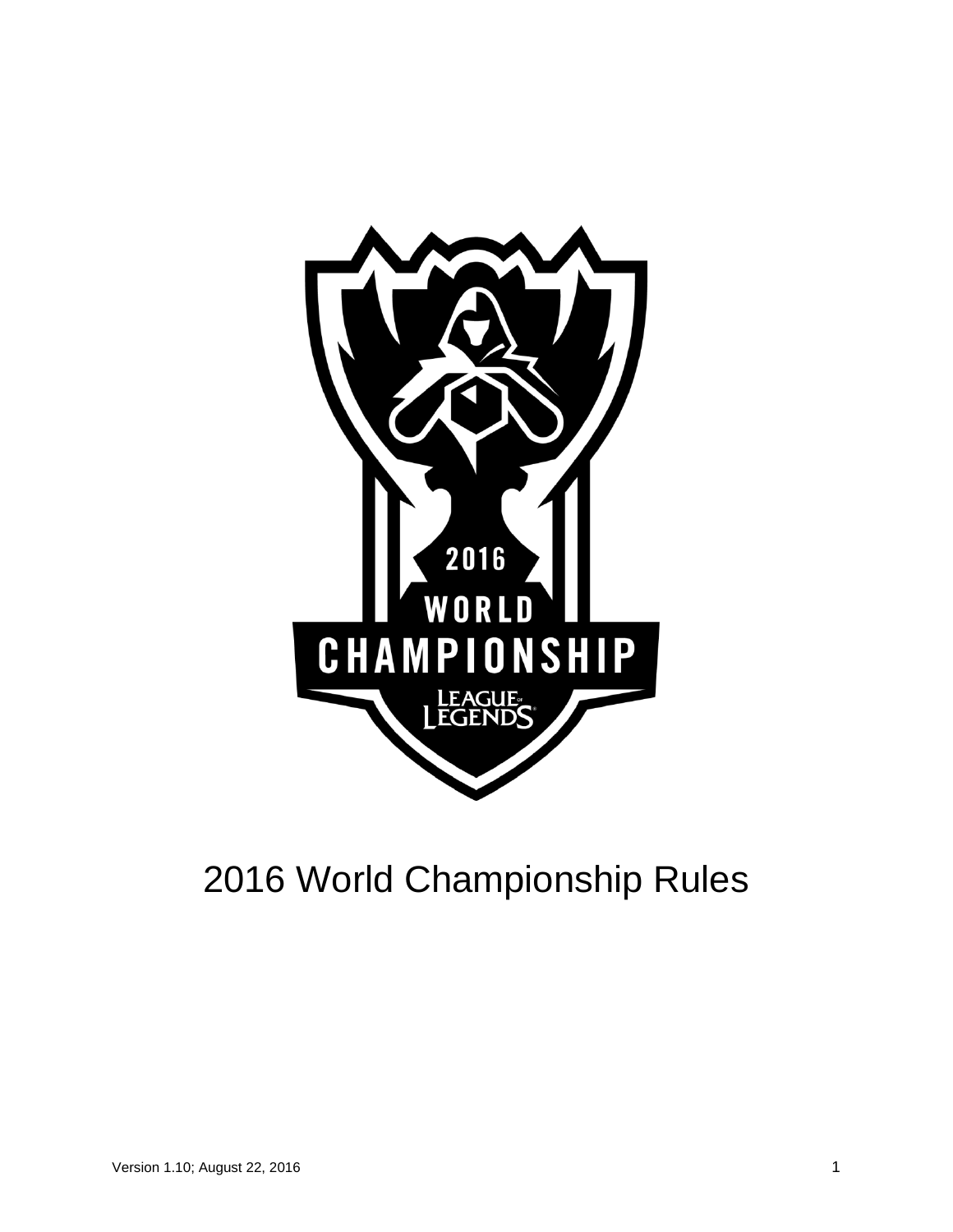# **Table of Contents**

| 1. |     |  |
|----|-----|--|
|    | 1.1 |  |
|    | 1.2 |  |
|    | 1.3 |  |
|    |     |  |
|    | 2.1 |  |
| 3. |     |  |
|    | 3.1 |  |
|    | 3.2 |  |
|    | 3.3 |  |
|    | 3.4 |  |
|    | 3.5 |  |
| 4. |     |  |
|    | 4.1 |  |
|    | 4.2 |  |
|    | 4.3 |  |
|    | 4.4 |  |
|    | 4.5 |  |
|    | 4.6 |  |
|    | 4.7 |  |
|    | 4.8 |  |
| 5. |     |  |
|    | 5.1 |  |
|    | 5.2 |  |
|    | 5.3 |  |
|    | 5.4 |  |
| 6. |     |  |
|    | 6.1 |  |
|    | 6.2 |  |
|    | 6.3 |  |
|    |     |  |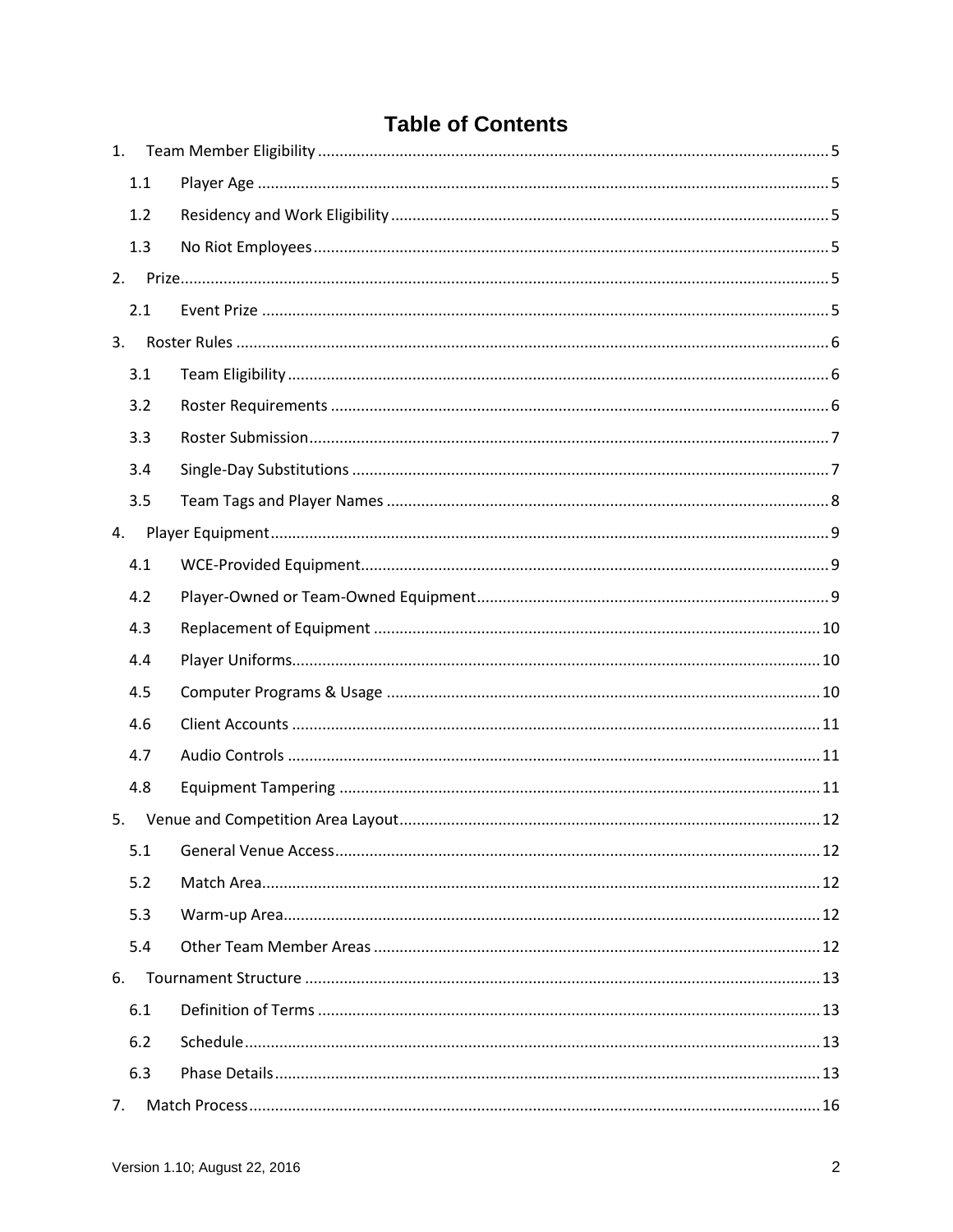|     | 7.1  |  |
|-----|------|--|
|     | 7.2  |  |
|     | 7.3  |  |
|     | 7.4  |  |
|     | 7.5  |  |
|     | 7.6  |  |
|     | 7.7  |  |
|     |      |  |
|     | 8.1  |  |
|     | 8.2  |  |
|     | 8.3  |  |
|     | 8.4  |  |
|     | 8.5  |  |
|     | 8.6  |  |
|     | 8.7  |  |
| 9.  |      |  |
|     | 9.1  |  |
|     | 9.2  |  |
|     | 9.3  |  |
|     | 9.4  |  |
|     | 9.5  |  |
|     | 9.6  |  |
| 10. |      |  |
|     | 10.1 |  |
|     | 10.2 |  |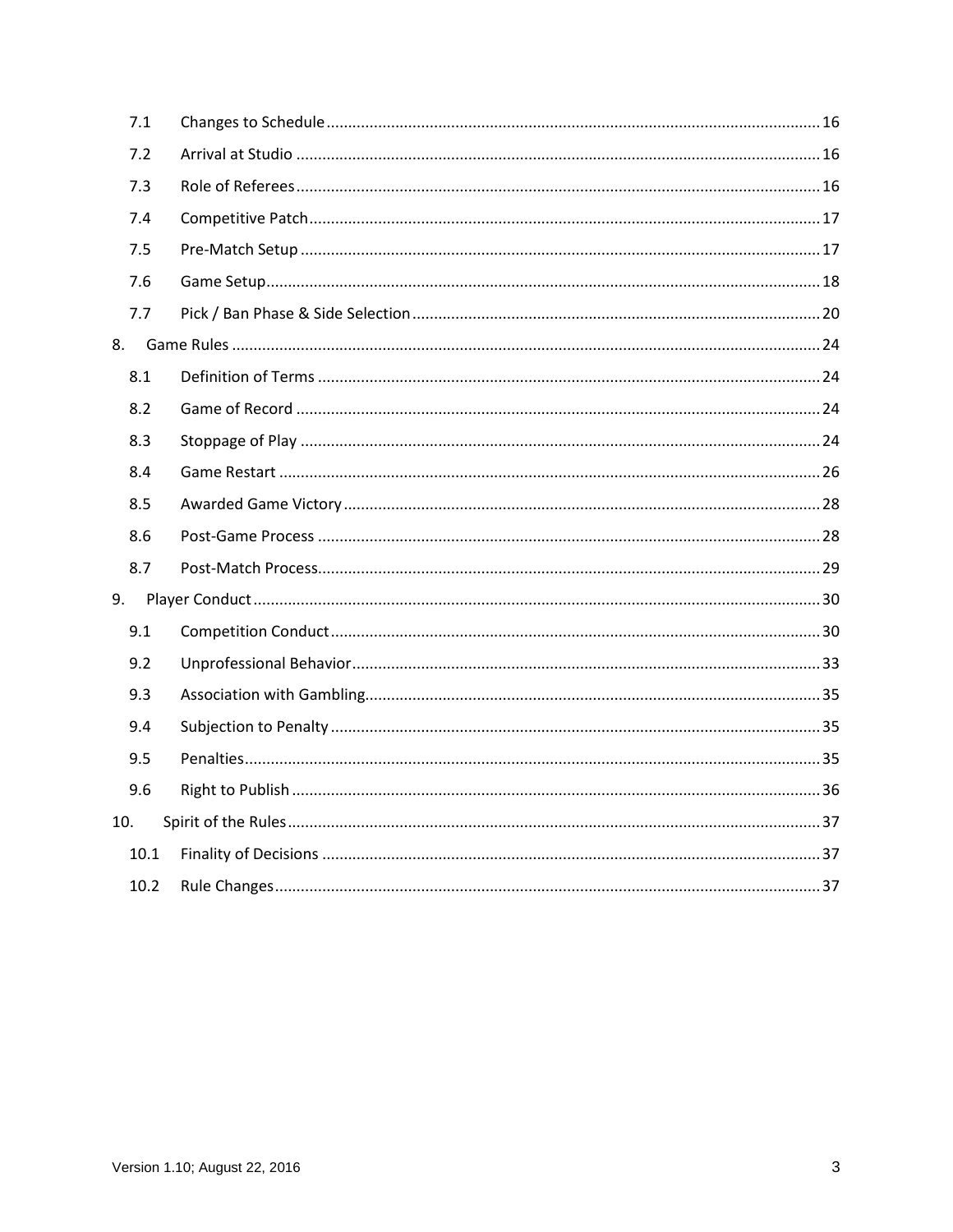# **Introduction and Purpose**

These Official Rules ("**Rules**") of the 2016 World Championship Event ("**WCE**") apply to each of the teams, who have qualified to play in Worlds in 2016, as well as their managers, coaches, players, and other employees. These Rules apply only to the 2016 WCE not to other competitions, tournaments or organized play of League of Legends ("**LoL**" or the "**game**").

League of Legends Championship Series LLC, a Delaware limited liability company, has established these Rules for the competitive play of LoL in order to unify and standardize the rules used in the 2016 WCE.

These Rules are designed solely to ensure the integrity of the system established by the WCE officials for professional play of LoL and a competitive balance among the teams that play at the professional level. Standardized rules benefit all parties who are involved in the professional play of LoL, including the teams, players and general managers.

These Rules do not restrict competition for players. The terms of engagement between players and teams are left to each of the teams and its players.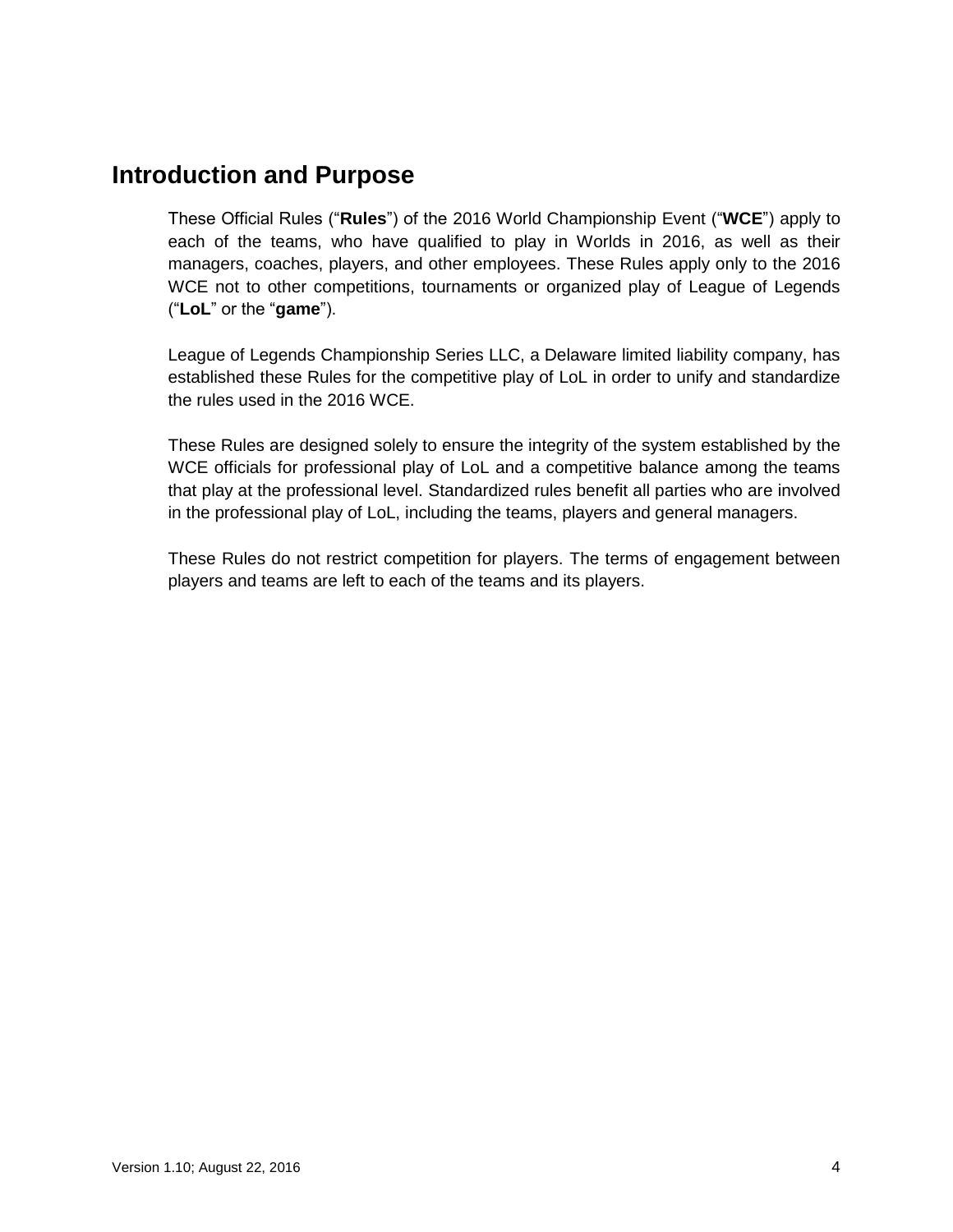# <span id="page-4-0"></span>**1. Team Member Eligibility**

<span id="page-4-1"></span>To be eligible to compete in the WCE, each player must satisfy the following conditions:

### **1.1 Player Age**

No player shall be considered eligible to participate in Worlds before his or her  $17<sup>th</sup>$  birthday, defined as having lived 17 full years.

### <span id="page-4-2"></span>**1.2 Residency and Work Eligibility**

Each player must meet the eligibility requirements for the region they are representing at the WCE.

### <span id="page-4-3"></span>**1.3 No Riot Employees**

Owners, managers, coaches, Starters, and Reserve players ("**Team Members**") may not be employees of Riot Games Inc. (**"RGI"**) or League of Legends eSports Federation LLC or any of their respective affiliates at the start of or at any point during the WCE. "**Affiliate**" is defined as any person or other entity which own or controls, is under the ownership or control of, or is under common ownership or control with, an Owner. "**Control**" shall mean the power, through any means, to determine the policies or management of an entity, whether through the power to elect, appoint or approve, directly or indirectly, the directors, officers, managers or trustees of such entity or otherwise.

# <span id="page-4-5"></span><span id="page-4-4"></span>**2. Prize**

### **2.1 Event Prize**

The 2016 World Champion will receive a prize of \$1,000,000 USD. The World Champion is considered the team that wins the best-of-five finals. The  $2^{nd}$  place finisher will receive \$250,000 USD. Teams finishing in the  $3<sup>rd</sup>/4<sup>th</sup>$  position will receive \$150,000 USD. Teams finishing in the  $5<sup>th</sup> - 8<sup>th</sup>$  position will receive  $\$75{,}000$ .  $3^{\mathsf{rd}}$  place finishers during the Group Stage will receive  $\$45{,}000$  USD.  $4^{\mathsf{th}}$ place finishers will receive \$25,000 USD. If there is a tie between the 3<sup>rd</sup> and 4<sup>th</sup> place finishers in the group stage then both teams will receive \$35,000 USD.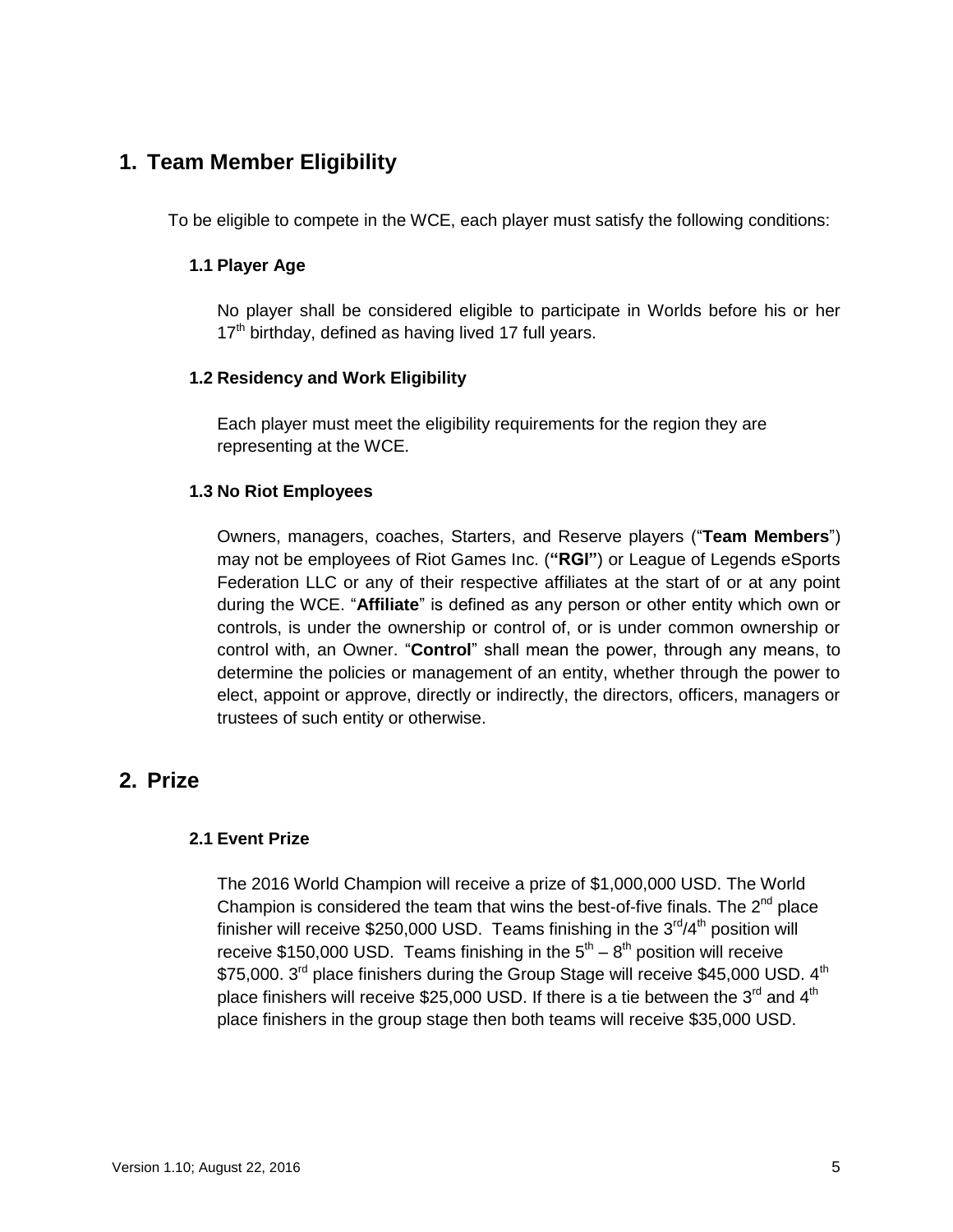| <b>Position:</b>                      | Prize:          |
|---------------------------------------|-----------------|
| <b>World Champion</b>                 | \$1,000,000 USD |
| $2nd$ Place                           | \$250,000 USD   |
| rdي<br>$\mathbf{\Lambda}^{\text{th}}$ | \$150,000 USD   |
| _⊾th<br>$-8$ <sup>th</sup>            | \$75,000 USD    |

| <b>Group Stage Position:</b>                     | Prize:                          |
|--------------------------------------------------|---------------------------------|
| ⊿st                                              | <b>Advance to Quarterfinals</b> |
| 2 <sub>nd</sub>                                  | <b>Advance to Quarterfinals</b> |
| $2^{\text{rd}}$                                  | \$45,000                        |
| $\mathbf{A}^{\text{th}}$                         | \$25,000                        |
| If $3^{\text{rd}}$ and $4^{\text{th}}$ are tied: | \$35,000                        |

# <span id="page-5-1"></span><span id="page-5-0"></span>**3. Roster Rules**

### **3.1 Team Eligibility**

Teams shall qualify for the 2016 WCE from the region in which they compete, and by the rules set forth by that region. Regions will be awarded the following number of berths in the World Championships:

- **3.1.1 North America:** 3
- **3.1.2 Europe:** 3
- **3.1.3 Korea:** 3
- **3.1.4 China:** 3
- **3.1.5 Taiwan, Hong Kong, Macau:** 2
- **3.1.6 International Wildcard:** 2

#### <span id="page-5-2"></span>**3.2 Roster Requirements**

Each team is required to maintain, at all times during the WCE, five players in the starting lineup ("Starters"), and one substitute player ("Reserve") (collectively, the "Active Roster") as well as an official coach. The Active Roster is considered locked as of September 7th, 2016, at 11:59am PT. The Active Roster that was submitted to or known by WCE officials on this date will be considered the eligible Active Roster for the WCE. This roster lock will not supersede regional roster locks that may have occurred prior to this date. In the absence of a regional roster lock, teams will not be able to add any new players to their roster after their last regional competition preceding the WCE.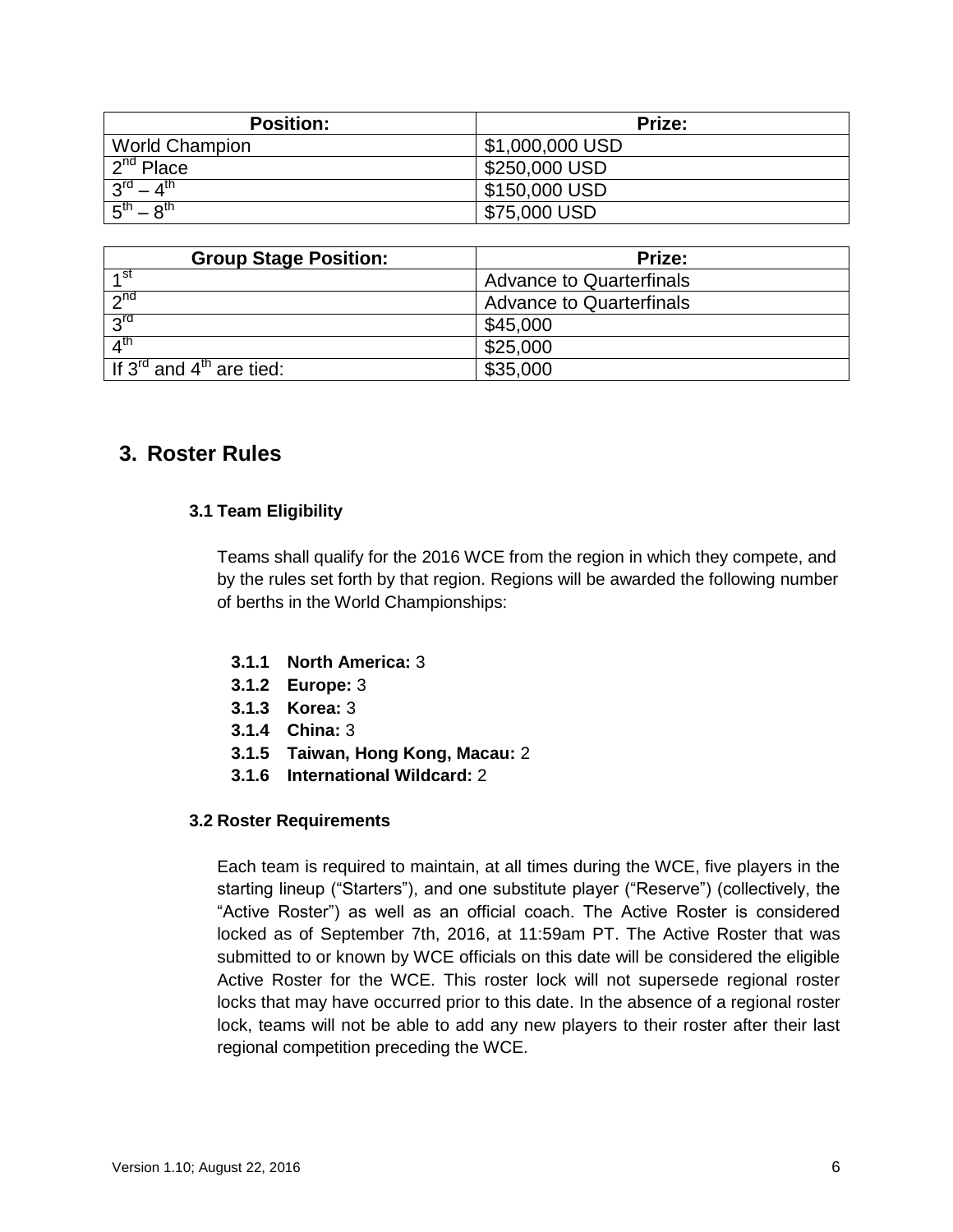In the case of an emergency, a team may add a substitute after this deadline, however, the substitute added must not have been on any other professional roster on September 7th and must have been eligible to be on a professional roster on September 7th. All Starters must have a written contract with the team they are playing for.

#### <span id="page-6-0"></span>**3.3 Roster Submission**

Requests to modify a starting lineup for the team's first match on the first day may not be submitted any later than September 27th, 2016, at 10:00pm local time. Requests must be made by the designated coach. Requests to modify a starting lineup for a team's first match on any other day of that stage must be submitted no later than an hour after the conclusion of the broadcast unless it is the completion of the week.

For Group Stage 2, teams must submit their roster for the first match no later than October 4th, 2016, at 10:00pm.

For the elimination rounds, teams will be required to submit their game 1 roster by 10:00pm local time two days prior to the stage start (October 11th for Quarterfinals teams, October 19th for Semifinals teams, and October 27th for Finals teams) at the same time they submit their side selection. The Submission must also include all personal information requested about the Team and Team Members by the WCE officials. This shall include the Team Members' In-Game Name (along with desired spelling and capitalization thereof).

## <span id="page-6-1"></span>**3.4 Coach**

Each team will be required to have a designated coach. The coach cannot be a starting player, substitute player, active player on a challenger series team, owner, and/or manager for a professional team or a challenger team. If the regional league does not require mandatory coaches, then the coach is allowed to be the manager as well. The coach can only represent one organization. The coach will be required to be on-site for every game that the team participates in. If the coach is unable to make a game due to an emergency, the manager must assign an interim coach to be on-site instead. If a coach is not present on-site, then the team is subject to penalties.

#### **3.5 Single-Day Substitutions**

If a team wishes to substitute players after the team's first match on a given day, those substitutions must be declared to the head referee before the start of the next scheduled game, as defined as the start of the pick/ban process. To be clear,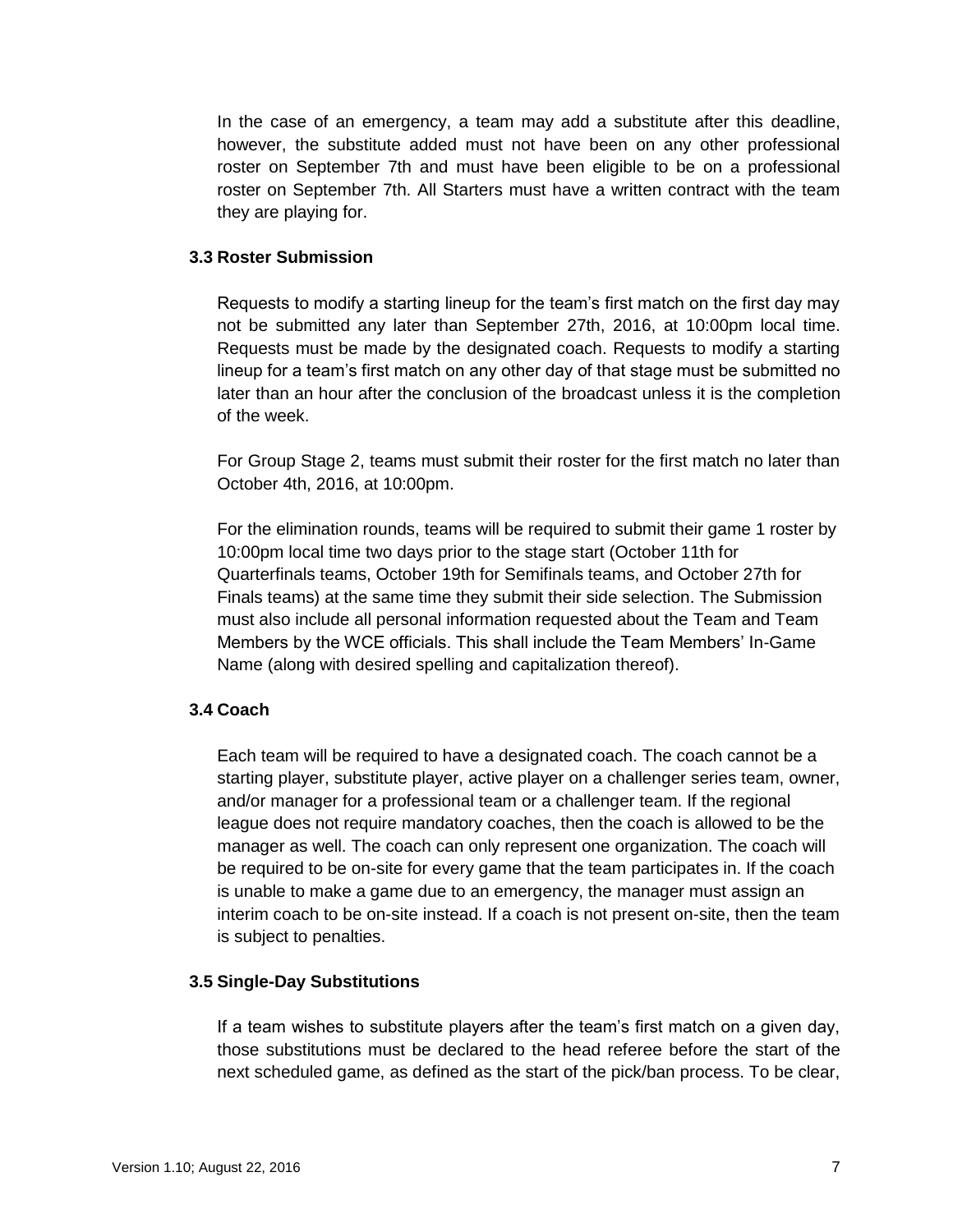the next scheduled game means the next game scheduled to be broadcast, not the next game scheduled for the team wishing to make the change.

A team may substitute a player within a match. The team must notify a WCE official and have the substitution approved immediately following the previous game, no later than 4 minutes after the explosion of the nexus. For example, if a team wishes to substitute a player in for game 2, then the coach must notify a WCE official no later than 4 minutes following game 1.

#### <span id="page-7-0"></span>**3.6 Team Tags and Player Names**

Teams will be permitted a tag of 2-3 characters to be added to the front of each player's Summoner Name on the tournament realm. These tags must be uppercase letters or numbers 0-9 only.

Summoner Names may include upper-case letters, lower-case letters, numbers 0- 9, underscores, or single spaces between words only. Summoner Names must not exceed 12 characters including spaces and can only use English characters. No additional special characters will be allowed for team names, Summoner Names, or tags. A team is allowed only one brand in their Summoner Name. Summoner Names and Team Names may not contain: vulgarities or obscenities; LoL champion derivatives or other similar character names; or derivatives of products or services that may create confusion.

All Team Tags, Team Names, and Summoner Names must be approved by WCE officials in advance of use in play. Name changes are not allowed except under certain extenuating circumstances, but must be approved by WCE officials prior to use in a WCE game.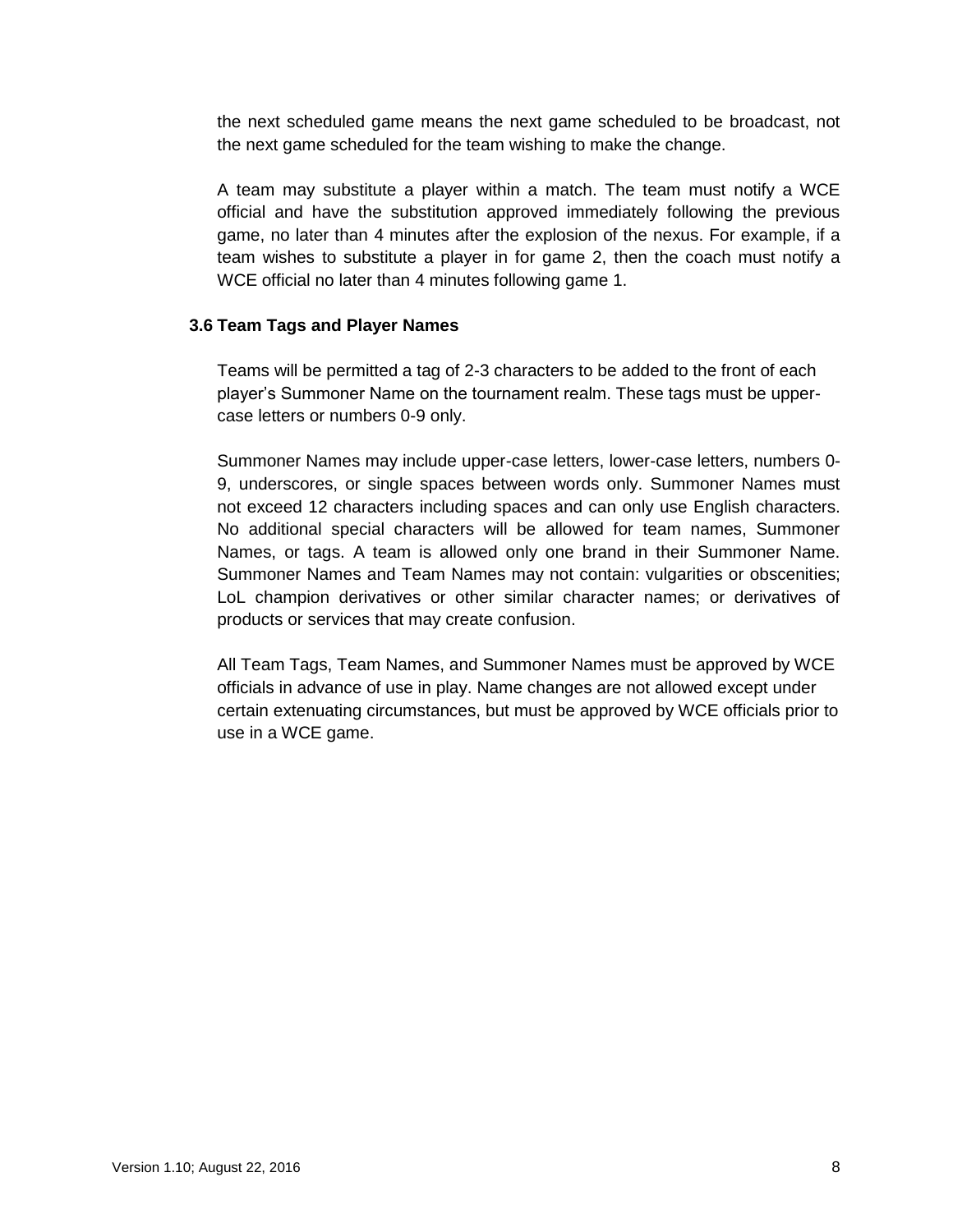# <span id="page-8-1"></span><span id="page-8-0"></span>**4. Player Equipment**

#### **4.1 WCE-Provided Equipment**

WCE officials will provide, and WCE players will exclusively use, equipment in the following categories to WCE players for all official WCE matches:

- **4.1.1** PC & Monitor
- **4.1.2** Hand Warmers
- **4.1.3** Headsets and/or Earbuds and/or Microphones
- **4.1.4** Table and Chair

At the request of a WCE player, WCE officials will provide the following categories of equipment for use in all official WCE matches:

- **4.1.5** PC Keyboards
- **4.1.6** PC Mice and cord holders
- **4.1.7** Mousepads

All WCE-provided equipment shall be chosen, selected, and determined at the sole discretion of the WCE officials.

#### <span id="page-8-2"></span>**4.2 Player-Owned or Team-Owned Equipment**

Players are allowed to bring equipment in the following categories, which are owned by themselves or their teams, into the match area and use such equipment during official WCE matches:

- **4.2.1** PC Keyboards
- **4.2.2** PC Mice and cord holders
- **4.2.3** PC Mousepads

In the match area, players may not bring, use, or wear any headsets, earbuds and/or microphones, other than those provided by the WCE.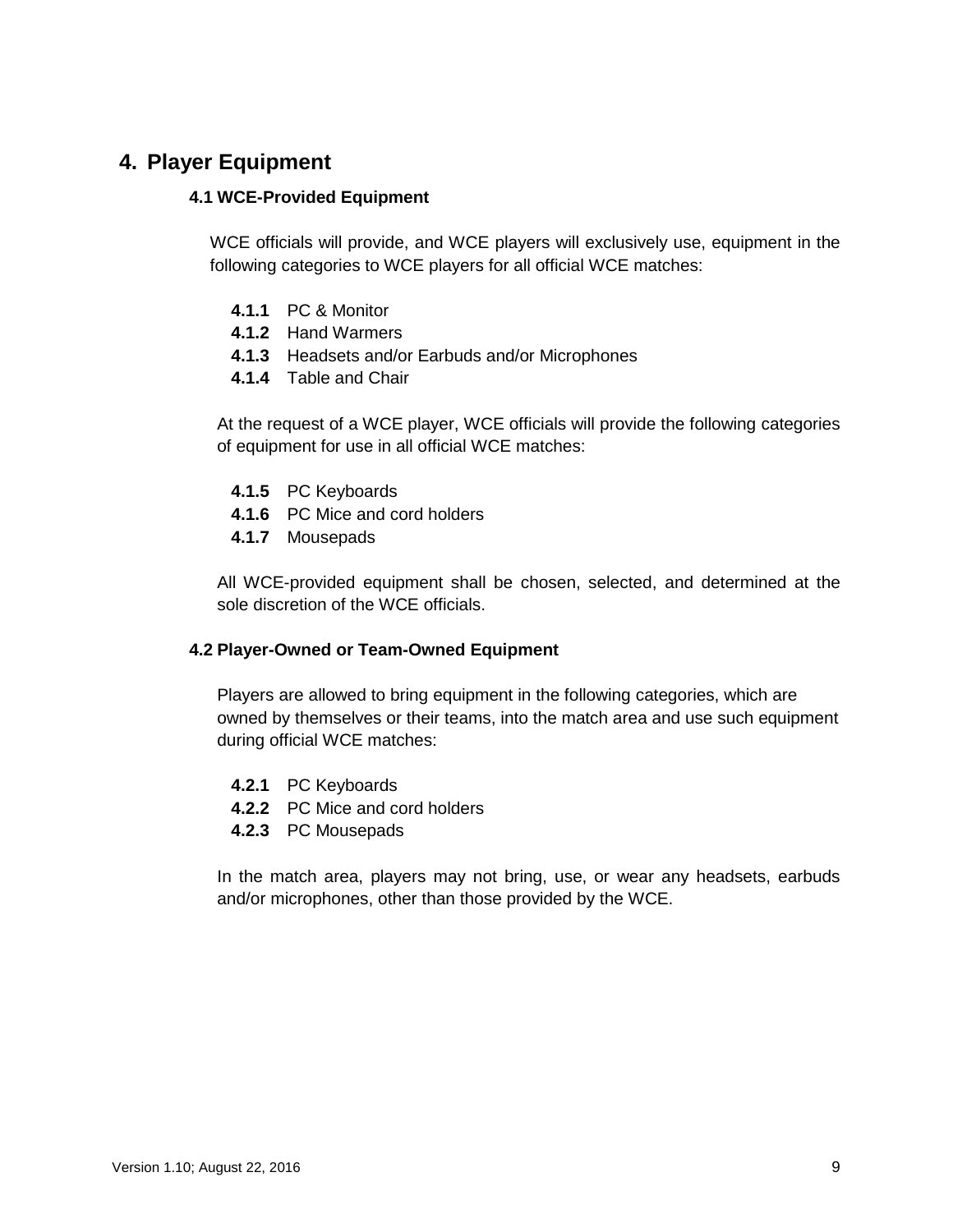All player-owned or team-owned equipment must be submitted to the WCE officials in advance for approval. Unapproved equipment or equipment that is suspected by the WCE officials of providing an unfair competitive advantage will not be permitted for use. If the Player's equipment is designated as unapproved, then the Player will be required to use WCE-provided equipment instead.

At their discretion, WCE officials may disallow the use of any individual piece of equipment for reasons relating to tournament security, safety, or operational efficiency or effectiveness.

No player-owned or team-owned hardware or equipment may be brought into the Match Area if it features or displays any name, likeness or logo of a company or brand which is a competitor of Riot Games or LoL.

#### <span id="page-9-0"></span>**4.3 Replacement of Equipment**

If equipment or technical problems are suspected by WCE officials at any time, a player or WCE official may request a technical review of the situation. A WCE technician will diagnose and troubleshoot problems, as needed. Technicians may request that the WCE officials order replacement of any equipment, at their discretion. Decisions regarding the replacement of any equipment are solely at the discretion of the WCE officials.

#### <span id="page-9-1"></span>**4.4 Player and Coach Apparel**

Players must wear official team uniforms during all WCE matches and pre-match and post-match interviews by the WCE. If no team requirement exists, players must wear pants and closed-toe shoes, as well as visible team-branded apparel, on their upper body, during the entirety of any WCE event or appearance. All starting players must wear matching apparel during the game. The matching apparel includes shirts, jerseys, jackets, and pants.

For the avoidance of doubt, sweatpants, athletic pants, and/or pajama pants will not be considered appropriate attire unless preapproved first by WCE officials. Jerseys and all other apparel worn during such times are subject to the restrictions set forth in Section 9 below, and are subject to the review and discretion of WCE officials. WCE officials will have final approval over all apparel.

Coaches must wear appropriate attire while at the event. The attire will need to be approved by WCE officials. Appropriate attire does not include: athletic wear, sneakers, team branded apparel (like jerseys), etc.

#### <span id="page-9-2"></span>**4.5 Computer Programs & Usage**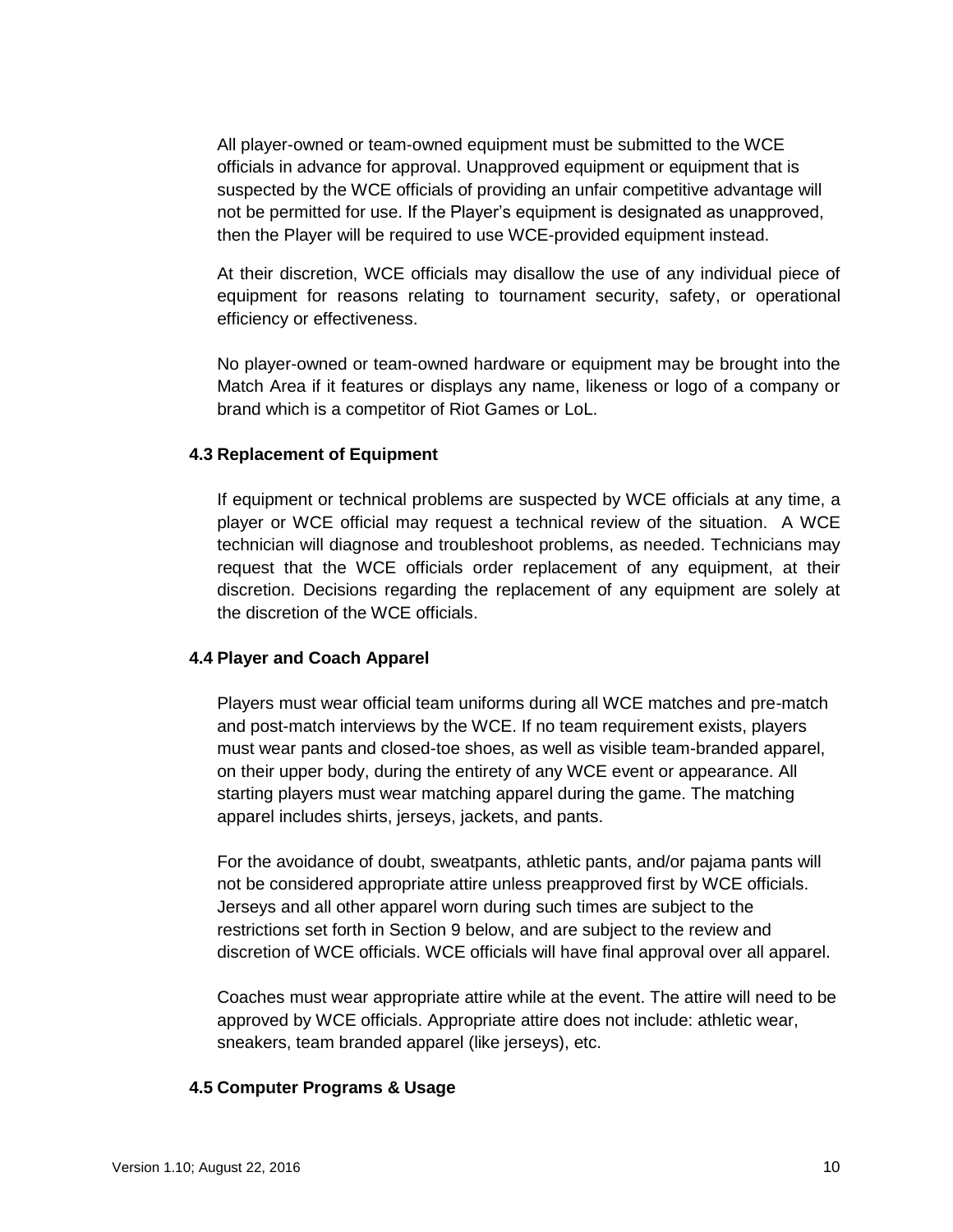Players are prohibited from installing their own programs and must use only the programs provided by the WCE.

- **4.5.1 Voice Chat**. Voice chat will be provided only via the native system used in the WCE-provided headsets. Use of third-party voice chat software (*e.g.,* Skype) is not permitted. WCE officials may monitor a team's audio at the discretion of the WCE.
- **4.5.2 Social Media and Communication**. It is prohibited to use the WCE computers to view or post on any social media or communication sites. This includes, but is not limited to, Facebook, Twitter, online forums/message boards and email.
- **4.5.3 Non-Essential Equipment**. It is prohibited to connect non-essential equipment, such as cell phones, flash drives or MP3 players, to the WCE computers, for any reason.

#### <span id="page-10-0"></span>**4.6 Client Accounts**

Players will have Tournament Realm logins provided for them by the WCE. It is the players' responsibility to configure their account to their preferences. The account's Summoner Name must be set only to the player's official tournament handle, as approved by the WCE officials.

#### <span id="page-10-1"></span>**4.7 Audio Controls**

Players will be required to maintain volume levels above minimum settings, which will be clearly marked on the controls. WCE officials may require players to adjust their volume levels higher if the officials determine, at their sole discretion, that volume levels are too low.

Headphones must be placed directly on a player's ears, and must remain there for the duration of the game. The microphone attached to the headset must be close to the player's mouth and may be adjusted by WCE officials if it is determined to be out of position. Players are not permitted to obstruct the placement of headphones by any method or place any item, including hats, scarves or other articles of clothing, between the headphones and the player's ears.

### <span id="page-10-2"></span>**4.8 Equipment Tampering**

Players may not touch or handle another teammate's owned or provided equipment after a match has started. Players who require assistance with their equipment should ask assistance from a WCE official.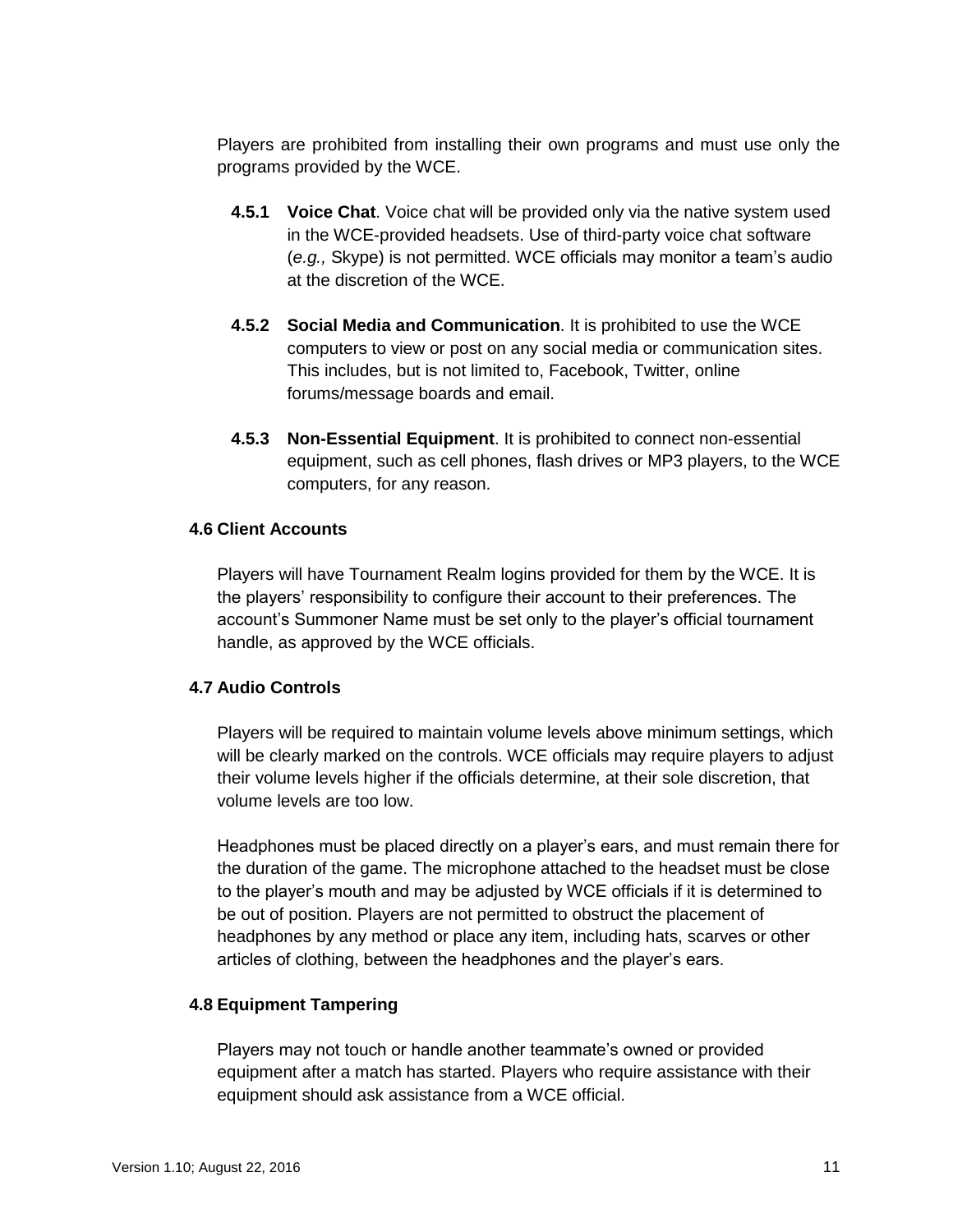# <span id="page-11-1"></span><span id="page-11-0"></span>**5. Venue and Competition Area Layout**

### **5.1 General Venue Access**

Access for WCE teams to the restricted areas of venues for official WCE matches is restricted to Team Members only, unless otherwise approved, in advance, by WCE officials. Permission to attend WCE matches is solely at the discretion of the WCE.

## <span id="page-11-2"></span>**5.2 Match Area**

The "match area" is comprised of the area immediately surrounding any competition PCs used during match play. During match play, presence of Team Members in the match area is restricted solely to the Starters of the teams in play.

- **5.2.1 Team Managers**. Managers may be in the match area during the match prep process, but must leave prior to the pick/ban phase and may not return until after the end of the match.
- **5.2.2 Wireless Devices**. Wireless devices, including mobile phones and tablets, are not allowed in the match area while the players are involved in active play, including during pick/ban phase, pauses, remakes, and between games of multi-game matches. WCE officials will collect such devices from players in the match area and return them after the end of the match.
- **5.2.3 Food and Drink Restrictions**. No food is allowed in the match areas. Drinks are permitted in the match area only in Riot-provided re-sealable containers. WCE officials will provide such containers to players upon request.

### <span id="page-11-3"></span>**5.3 Warm-up Area**

The warm-up area (which also may be referred to as a "Green Room") will contain PCs designated by the WCE specifically for players to practice on before their official matches begin. The warm-up area is reserved for Team Members only and access will be provided by WCE officials at their discretion.

### <span id="page-11-4"></span>**5.4 Other Team Member Areas**

Other Team Member Areas are areas within the venue, as defined by WCE officials from time to time, designed to allow players to relax and socialize in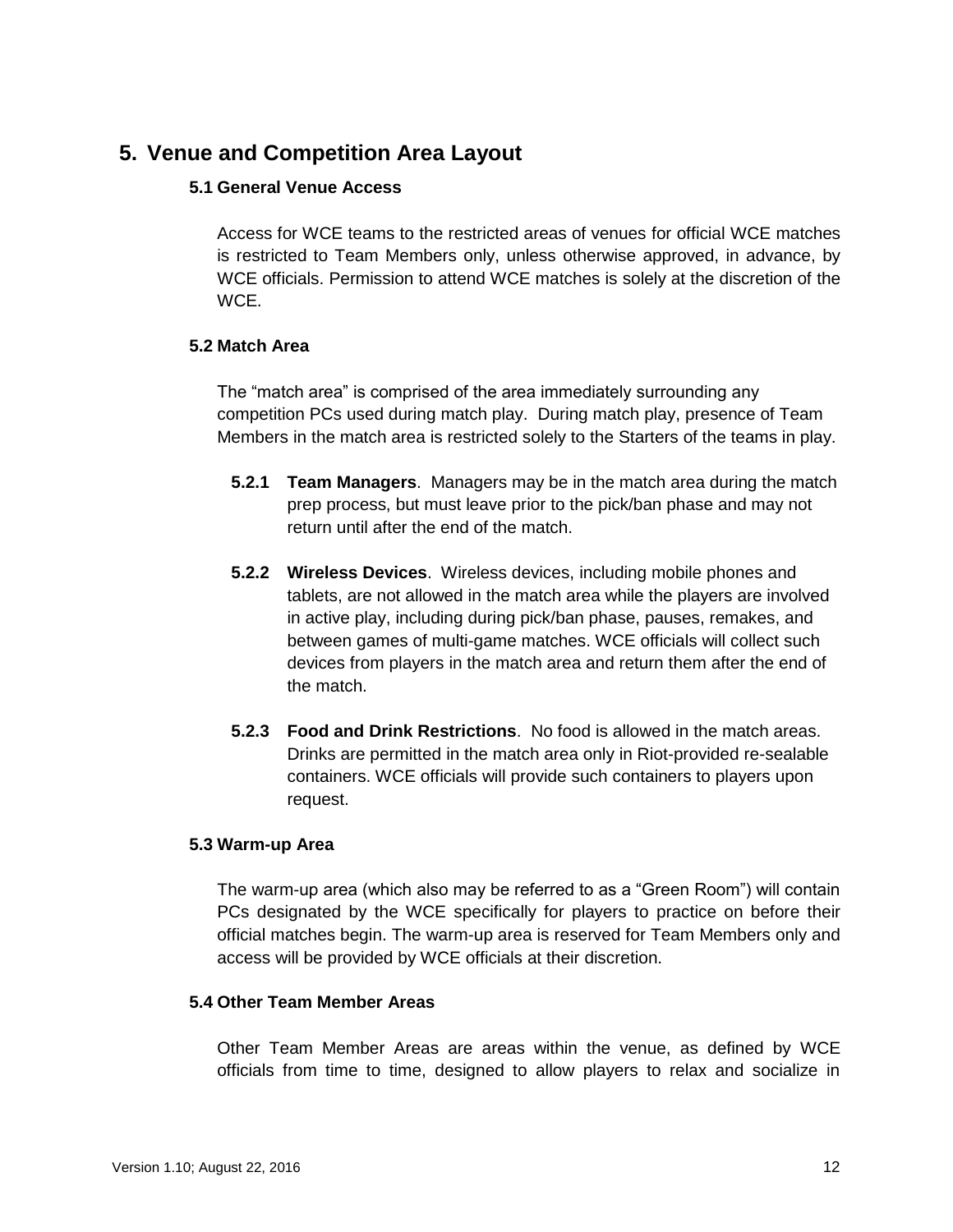locations separate from the match area. Access to these areas is limited to Team Members, unless specific permission is otherwise granted by WCE officials.

# <span id="page-12-1"></span><span id="page-12-0"></span>**6. Tournament Structure**

# **6.1 Definition of Terms**

- **6.1.1 Game**. An instance of competition on the Summoner's Rift map that is played until a winner is determined by one of the following methods, whichever occurs first: (a) completion of the final objective (destruction of a nexus), (b) Team Surrender, (c) Team Forfeit, or (d) Awarded Game Victory (See Section 8.5).
- **6.1.2 Match**. A set of games that is played until one team wins a majority of the total games (*e.g.,* winning two games out of three ("best of three"); winning three games out of five ("best of five")). The winning team will either receive a win tally in a league format or advance to the next round in a tournament format.

## <span id="page-12-2"></span>**6.2 Schedule**

- **6.2.1** Group Stage 1 (September 29 October 2)
- **6.2.2** Group Stage 2 (October 6 October 9)
- **6.2.3** Quarterfinals (October 13 October 16)
- **6.2.4** Semifinals (October 22 October 23)
- **6.2.5** Finals (October 29)

### <span id="page-12-3"></span>**6.3 Phase Details**

- **6.3.1 First Round Group Stage**. The first round of the WCE will be a round robin. Each team from the group will play every other team twice, nonconsecutively. Side selection for each matchup will be pre-determined by random selection. All teams will play every other team on each side of the map (i.e. blue and red).
	- **6.3.1.1 Tiebreaker**. If two teams are tied after the Group Stage, head to head record will be used as the first tiebreaker. If the two teams have an identical head-to-head record then the teams will play one tiebreaker game to determine final standings. Tiebreaker games will be played following the final game of the Group Stage for the respective group. Tied teams will compete against each other until there is a winner.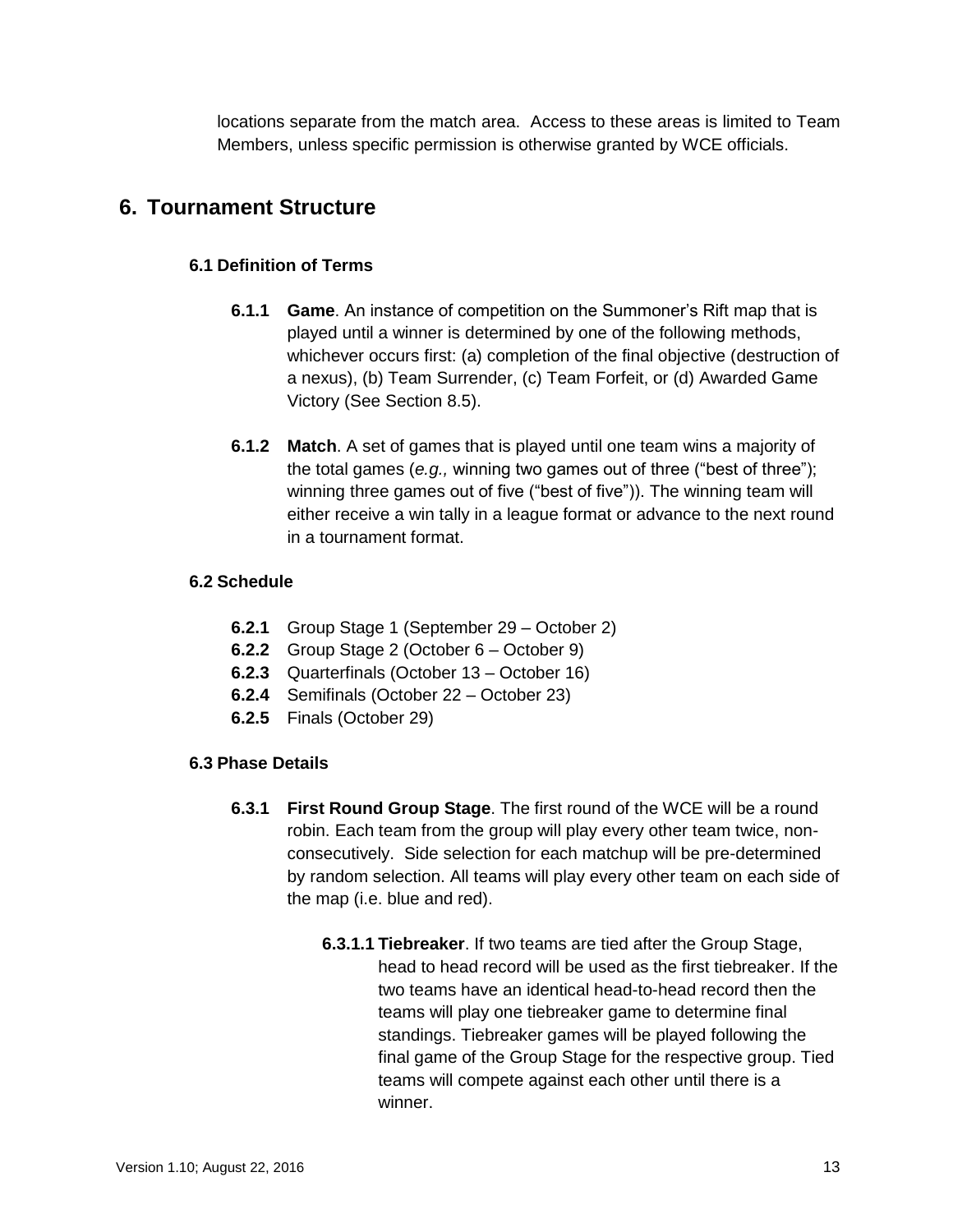If three or more teams are tied, the head-to-head record of all teams against all other teams involved in the tiebreaker will be considered. If a single team owns a winning record (as defined as winning more than 50% of the games) against all other teams in the tiebreaker, they are automatically granted the highest seed available in the tiebreaker (therefore winning the tiebreaker), and a new tiebreaker is declared amongst the remaining teams (i.e. head-to-head record between the remaining teams). As an example, Team A holds a 2-0 over Team B, Team A has a 1-1 with Team C, and Team C is 1-1 with Team B, then Team A will win the tiebreaker with an aggregate of 3-1 over all teams involved in the tiebreaker. Then, with Team A removed from consideration, Team B vs Team C is evaluated, and the record between those teams is 1-1. As such, a new tiebreaker will take place between Team B and Team C, which would be an additional game. Note that depending on the event's format, this example may not be possible, it is intended only to illustrate how such a tie would be resolved.

- **6.3.1.2 Three-way tie**. The three teams will be drawn into seeds based on the cumulative times of all the victories for the individual teams. The number 1 seed will be given to the team that won their games the quickest while the remaining two seeds will play. The loser of the match up will be eliminated from the tournament. The winner of the match up will play the remaining team for seeding or advancement.
- **6.3.1.3 Four-way tie**. The teams will be drawn into a single elimination bracket based on the cumulative times of all the victories for the individual teams. Teams play Bo1 matches throughout the bracket. The seeds will be given in order to the teams that won their games the quickest. The four teams will be split into two first-round matches; the #1 seed will face the #4 seed, while the #2 seed will face the #3 seed in the first two games. The losing teams will be eliminated from the tournament. The winner of Game 3 will be declared the top seed; the loser of Game 3 will be declared the second seed.

Side selection for all tiebreaker games will be determined by cumulative times of all the victories for the individual teams, even in a two-way tiebreaker. The superior seed will be given the selection.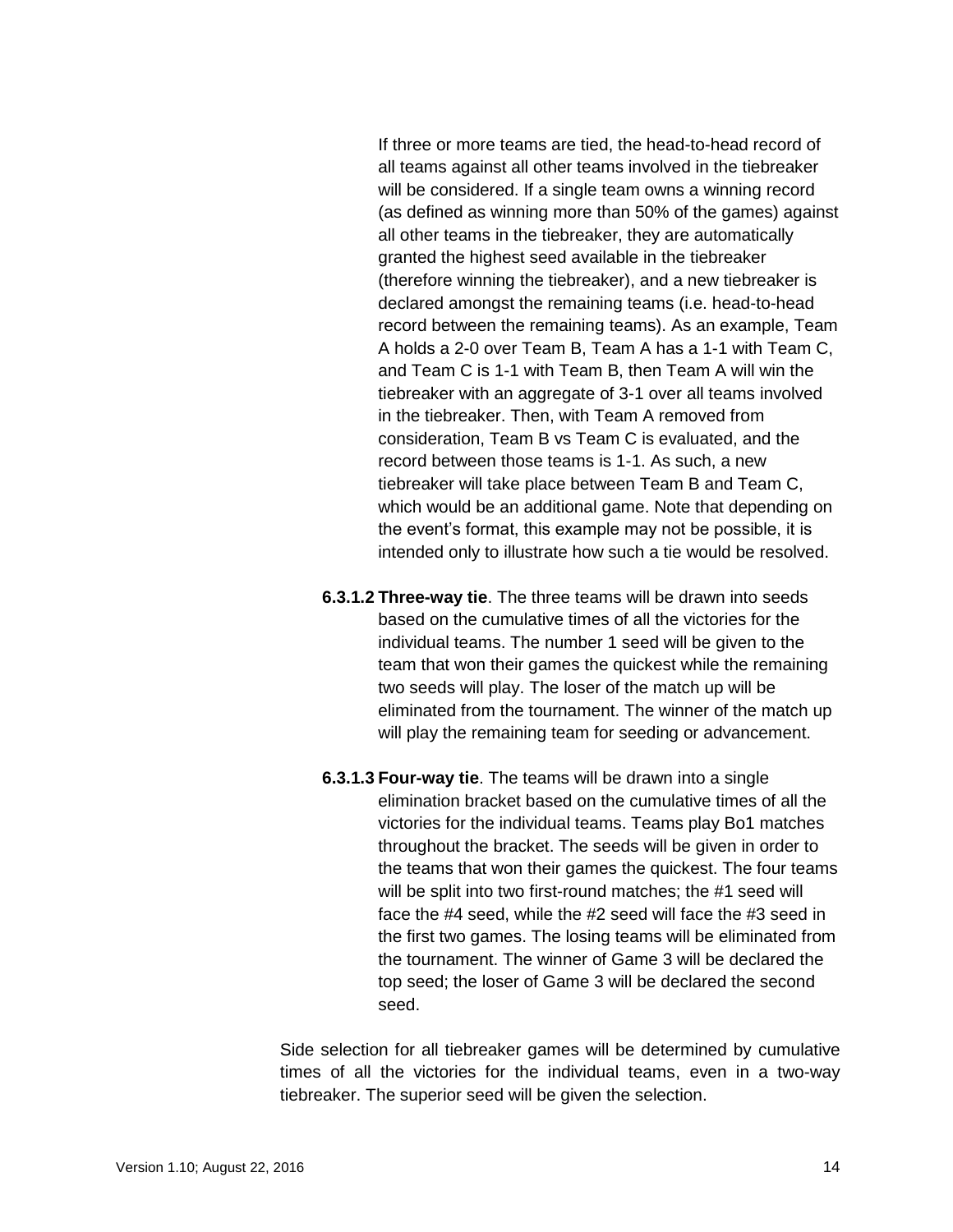- **6.3.2 Second Round Quarterfinals**. Second round of the tournament will consist of four best-of-five matches. Seeding will be determined by team records from the Group Stage. The teams securing the #1 seeds from the Group Stage will play the #2 seeds from different groups. There will be a bracket-assigning draw immediately following the completion of the final game of the Group Stage. Once a pairing is created (e.g. A1 vs D2) then the "cross-pairing" is also locked in (e.g. A2 vs D1) and placed on opposite sides of the bracket. The first pairing will be placed on the top side of the bracket while the "cross-pairing" will be on the bottom side of the bracket. This will also lock in the remaining matchups (e.g. B1 vs C2; C1 vs B2). Once all matchups are known a final draw will be held to place one of the remaining matchups into the top side of the bracket (e.g. B1 vs C2 or C1 vs B2).
- **6.3.3 Third Round Semifinals**. The third round of the tournament will consist of two best-of-five matches between the winners of the Quarterfinals matches. The winners of the third round Semifinals will face off in the Finals.
- **6.3.4 Final Round.** The final round of the tournament will consist of one bestof-five match between the winners of the Semifinals. The winner of the Final round will be considered the 2016 World Champion and secure the top prize.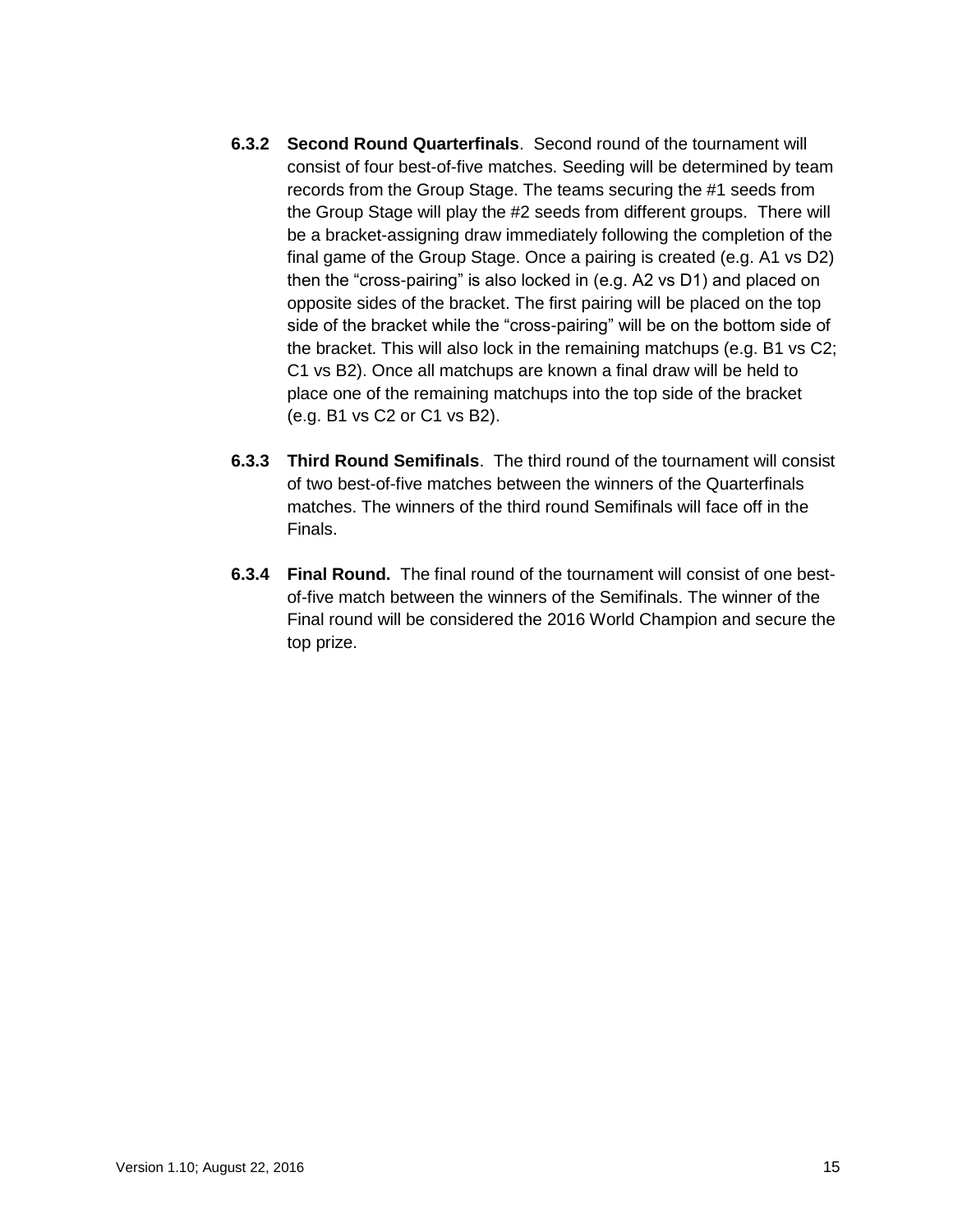# <span id="page-15-0"></span>**7. Match Process**

## <span id="page-15-1"></span>**7.1 Changes to Schedule**

WCE officials may, at their sole discretion, re-order the schedule of matches within a given day and/or change the date of a WCE match to a different date or otherwise modify the schedule of matches. In the event that the WCE modifies a match schedule, the WCE will notify all teams at the earliest convenience.

## <span id="page-15-2"></span>**7.2 Arrival at Studio**

Members of a team's Active Roster who are participating in a WCE event must arrive at the studio no later than the time specified by WCE officials.

# <span id="page-15-3"></span>**7.3 Role of Referees**

- **7.3.1 Responsibilities**. Referees are WCE officials who are responsible for making judgments on every match-related issue, question and situation which occurs before, during, and immediately following match play. Their oversight includes, but is not limited to:
	- **7.3.1.1** Checking the team's lineup before a match.
	- **7.3.1.2** Checking and monitoring player peripherals and match areas.
	- **7.3.1.3** Announcing the beginning of the match.
	- **7.3.1.4** Ordering pause/resume during play.
	- **7.3.1.5** Issuing penalties in response to Rule violations during the match.
	- **7.3.1.6** Confirming the end of the match and its results.
- **7.3.2 Referee Comportment**. At all times, referees shall conduct themselves in a professional manner, and shall issue rulings in an impartial manner. No passion or prejudice will be shown towards any player, team, team manager, owner, or other individual.
- **7.3.3 Finality of Judgment**. If a referee makes an incorrect judgment, the judgment can be subject to reversal. WCE officials at their discretion may evaluate the decision during or after the match to determine if the proper procedure was implemented to allow for a fair decision. If the proper procedure was not followed, WCE officials reserve the right to potentially invalidate the referee's decision. WCE officials will always maintain final say in all decisions set forth throughout the WCE.
- **7.3.4 Gambling Prohibition**. All rules prohibiting gambling on LoL, as found below in Section 9, shall apply to referees without limitation.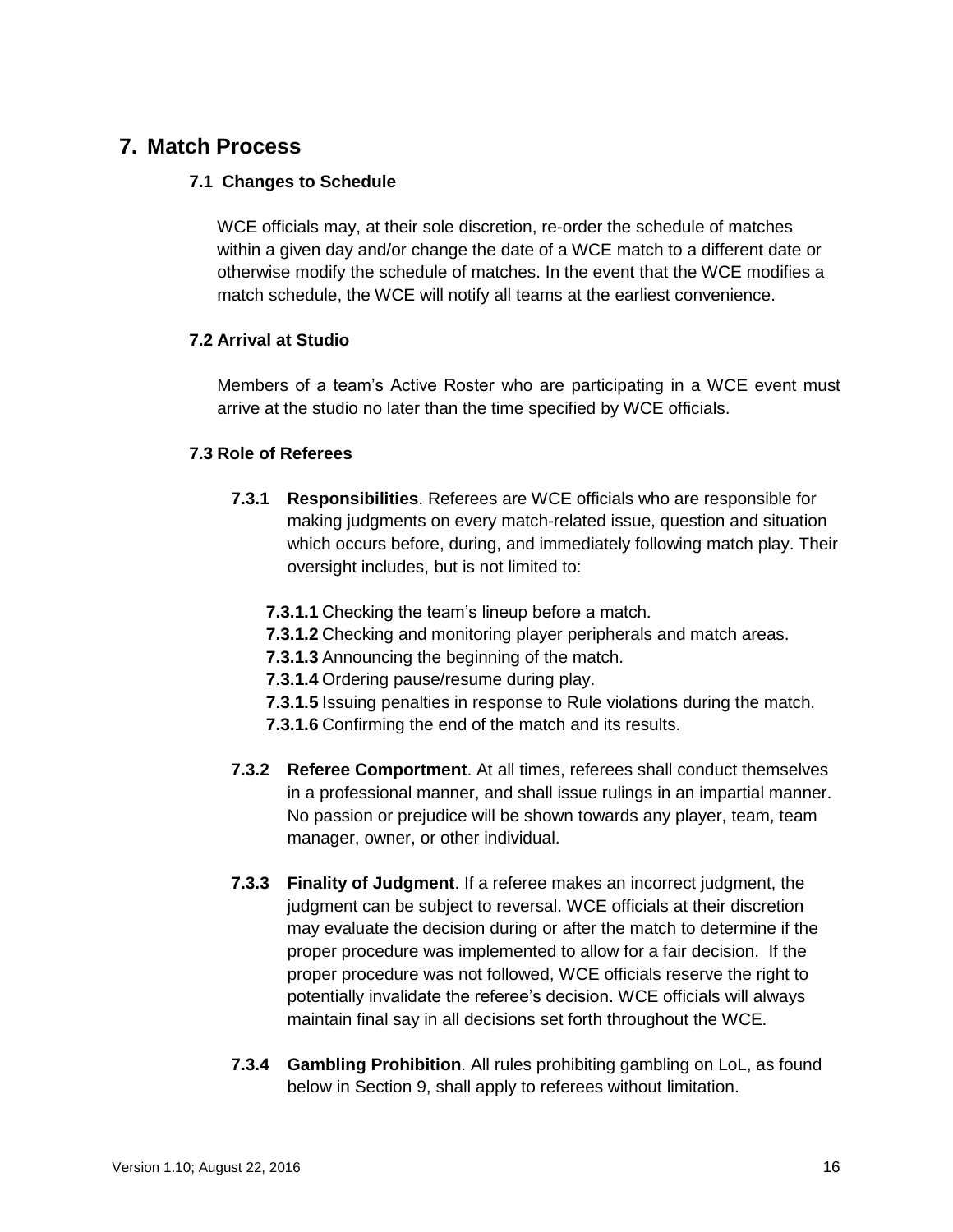## <span id="page-16-0"></span>**7.4 Competitive Patch**

The WCE will be played on the 6.18 patch. Changes to the competitive patch will be at the discretion of the WCE.

Champions who have not been available on the live service for more than 2 weeks will be automatically restricted. Champions that have undergone reworks will be subject to the WCE officials' discretion. Any champion may be disabled at the discretion of WCE officials.

## <span id="page-16-1"></span>**7.5 Pre-Match Setup**

- **7.5.1 Setup Time**. Players will have designated blocks of time prior to their match time to ensure they are fully prepared. WCE officials will inform players and teams of their scheduled setup time and duration as part of their match schedule. WCE officials may change the schedule at any time. Setup time is considered to have begun once players enter the Match Area, at which point they are not allowed to leave without permission of the on-site WCE official or referee and accompaniment by another WCE official. Setup is comprised of the following:
	- **7.5.1.1** Ensuring the quality of all WCE-provided equipment.
	- **7.5.1.2** Connecting and calibrating peripherals.
	- **7.5.1.3** Ensuring proper function of voice chat system.
	- **7.5.1.4** Setting up rune and mastery pages.
	- **7.5.1.5** Adjusting in-game settings.
	- **7.5.1.6** Limited in-game warm-up.
- **7.5.2 Seating Order**. Players must sit in the order in which they will join the lobby: Top, Jungle, Mid, ADC, Support. This order should be considered from the vantage point of a viewer standing in front of the players, and read from left-to-right.
- **7.5.3 Technical Failure of Equipment**. If a player encounters any equipment problems during any phase of the setup process, player must alert and notify a WCE official immediately.
- **7.5.4 Technical Support**. WCE officials will be available to assist with the setup process and troubleshoot any problems encountered during the pre-match setup period.
- **7.5.5 Timeliness of Match Start**. It is expected that players will resolve any issues with the setup process within the allotted time and that match will begin at the scheduled time. Delays due to setup problems may be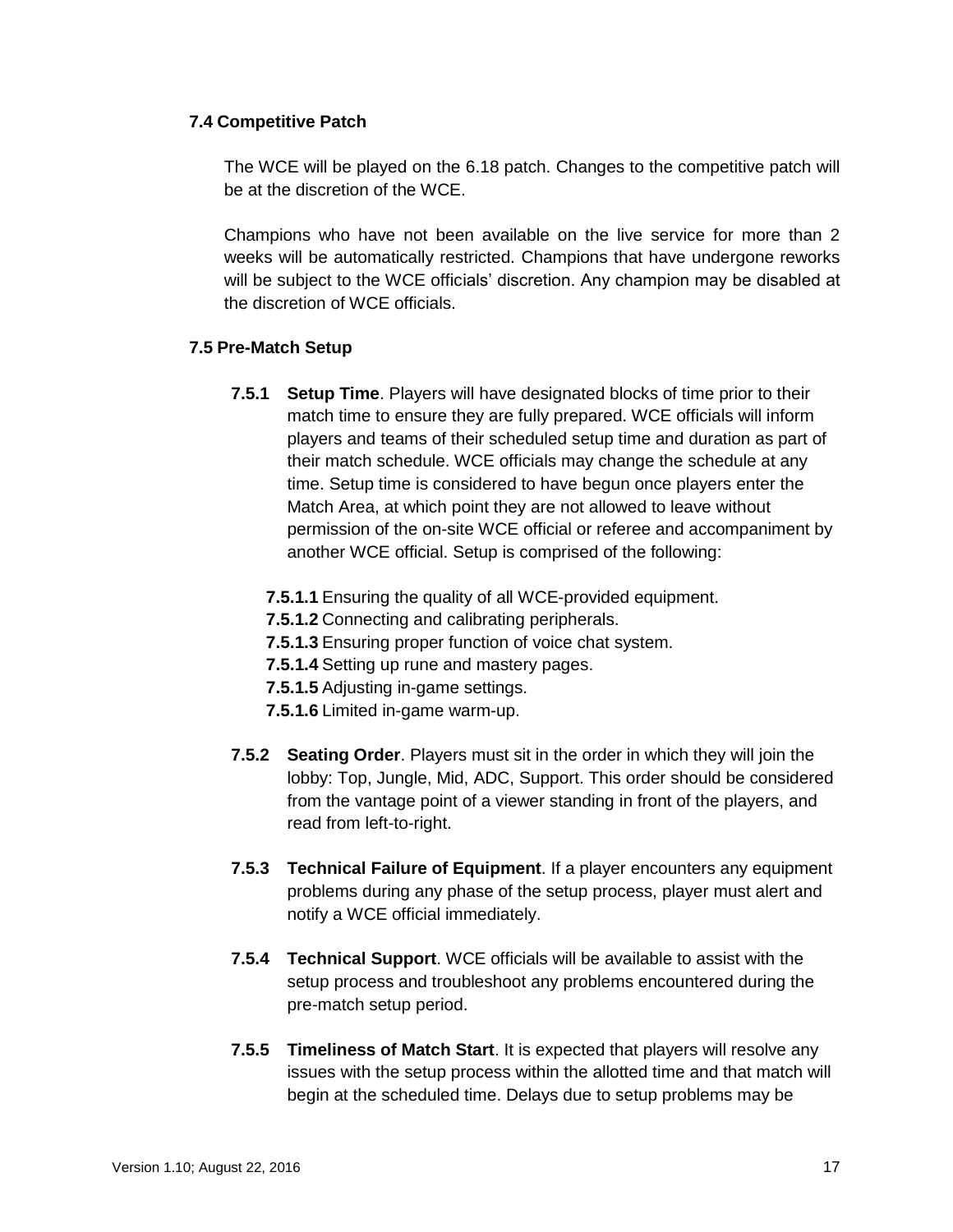permitted, at the sole discretion of WCE officials. Penalties for tardiness may be assessed at the discretion of the WCE officials.

- **7.5.6 Acknowledgement of Pre-Match Testing**. No fewer than ten minutes before the match is scheduled to begin, an WCE official will confirm with each player that their setup is complete.
- **7.5.7 Player Ready State**. Once all ten players in a match have confirmed completion of setup, players may not alter their rune pages or enter a warm-up game.
- **7.5.8 Game Lobby Creation**. WCE officials will decide how the official game lobby will be created. Players will be directed by WCE officials to join a game lobby as soon as testing has been completed, in the following order of positions: Top, Jungle, Mid, ADC, Support.

## <span id="page-17-0"></span>**7.6 Game Setup**

**7.6.1 Start of Pick / Ban Process**. Once all ten players have reported to the official game lobby, a WCE official will request confirmation that both teams are ready for the pick/ban phase (as defined and described below). Once both teams confirm readiness, a WCE official will instruct the room owner to start the game.

The coach will be granted on-stage access and will be allowed to communicate with the team during the Pick/Ban Process. The coach will exit the stage to a designated position once the countdown timer has reached 5 seconds during the Trading-Phase.

**7.6.2 Recording of Pick / Ban Process**. Picks/bans will proceed through the client's Tournament Draft feature. If picks/bans are completed substantially in advance of game setup, at the instruction and discretion of WCE officials, the WCE officials will record the official picks/bans and manually abort the game start.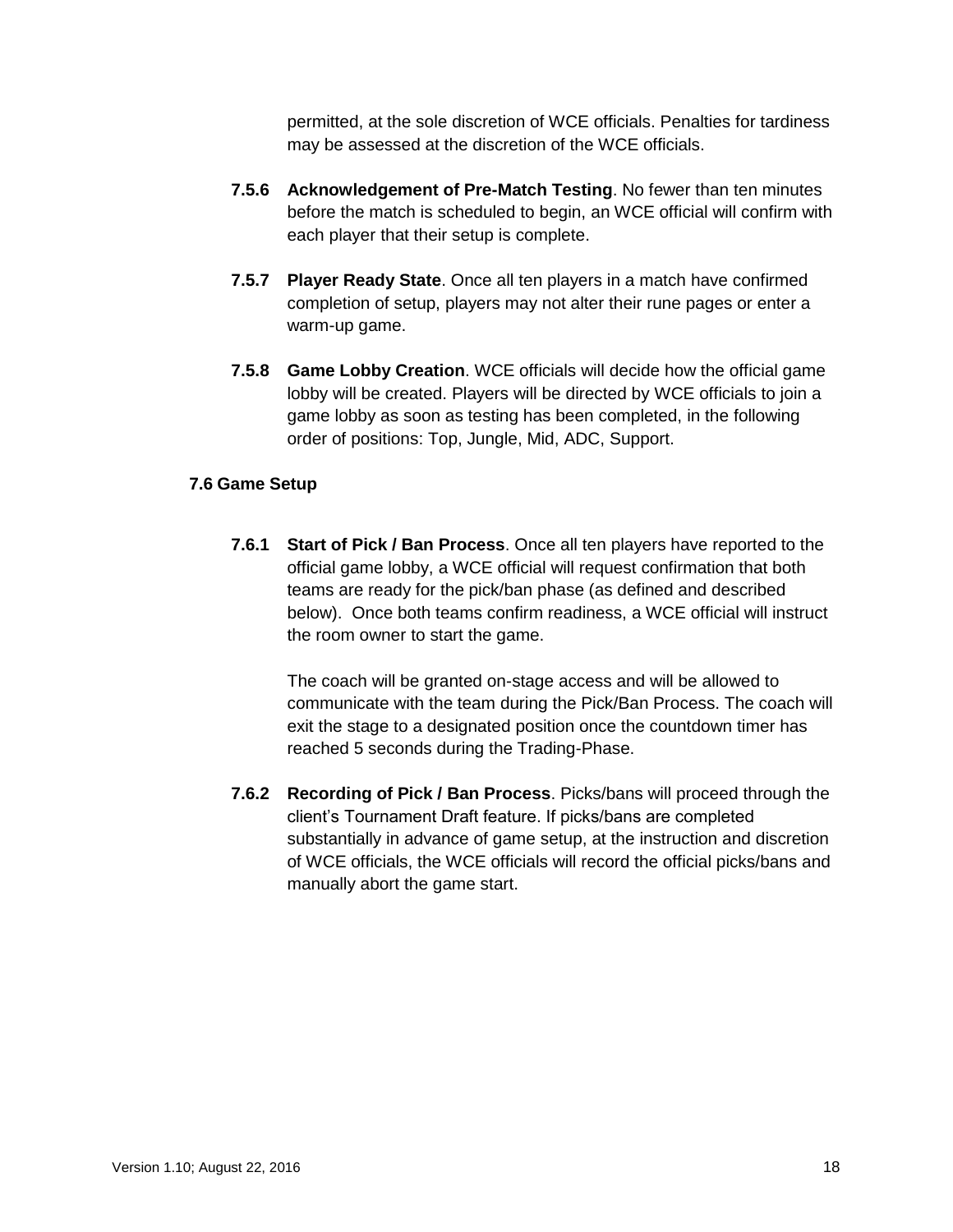# **7.6.3** General / Game Settings

**7.6.3.1 Map:** Summoner's Rift **7.6.3.2 Team Size:** 5 **7.6.3.3 Allow Spectators:** Lobby Only **7.6.3.4 Game Type:** Tournament Draft

(See Setup screen below)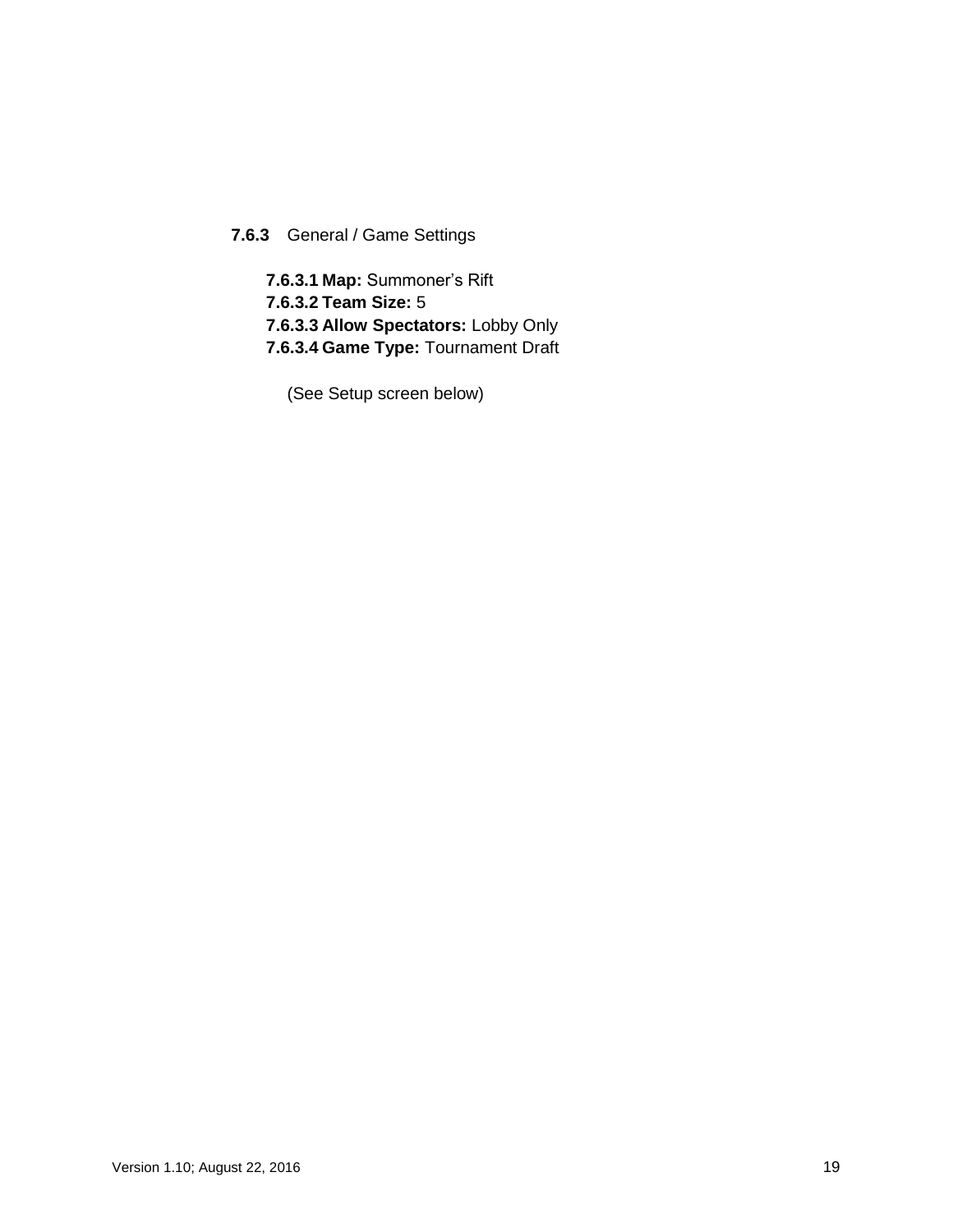# **Choose Your Map**



### <span id="page-19-0"></span>**7.7 Pick / Ban Phase & Side Selection**

**7.7.1 Tournament Draft**. WCE officials may choose to employ either the Tournament Draft mode feature or a manual draft (*e.g.,* draft that is conducted in chat without the use of an in-game feature). Starters for each team cannot be substituted after the start of the draft. Players may play any Champion which their team has drafted, but must confirm their selection with a WCE official.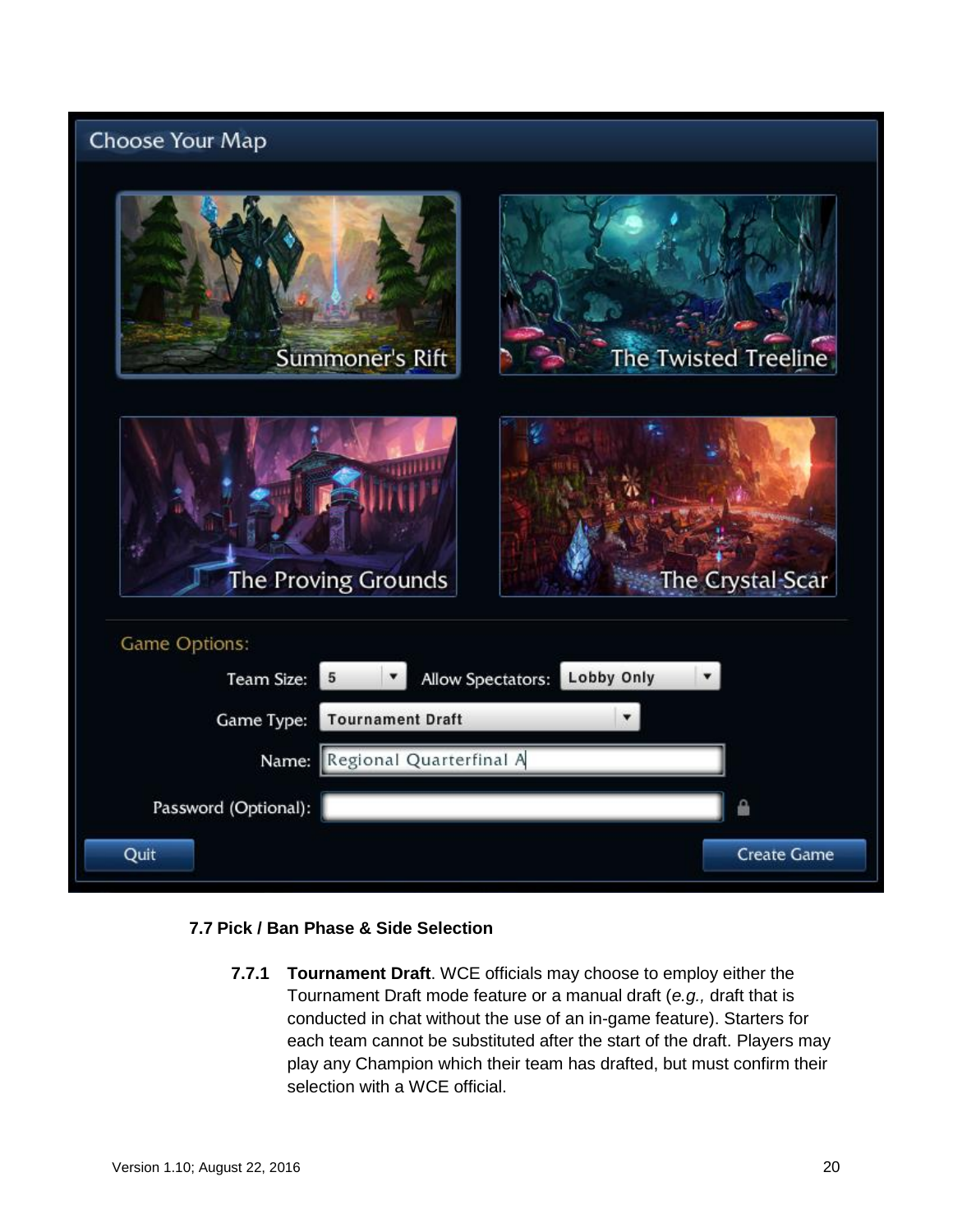- **7.7.2 Restrictions on Gameplay Elements**. Restrictions may be added at any time before or during a match, if there are known bugs with any items, Champions, skins, runes, masteries, or Summoner spells, or for any other reason as determined at the discretion of the WCE.
- **7.7.3 Side Selection**. Teams' sides will be pre-selected by coin flip during the Group Stage. During the Group Stage, each team will play every other team twice, once on blue side, once on red side. In the Quarterfinals, the higher seed will have side selection for all odd games. The lower seed will have side selection for all even games. For example, the higher seed may choose to play game 1 on blue side, but game 3 and 5 on red side and the lower seed may choose to play game 2 on red side and game 4 on blue side.

The higher seed will be required to submit their decision for game 1 by 10:00pm local time two days prior to the stage start (October 11th for Quarterfinals teams, October 19th for Semifinals teams, and October 27th for Finals teams). If no decision is submitted the team will default to blue side for its game. In the Semifinals and the Finals, side selection will be determined by coin flip. The coin flip will take place the night the matchup is decided.

Side declaration for best of matches will be decided between games after game 1. Teams with side choice for the respective game (lower seed for game 2 and 4, higher seed for game 3 and 5), will have 4 minutes after the nexus explodes to select their side for the next game. This will be at the same time as the substitution declaration. The coach will inform the referee with the team about their selection.

- **7.7.4 Draft Mode**. Draft mode proceeds in a snake draft format as follows: *Blue Team= A; Red Team = B* Bans: ABABAB Picks: ABBAABBAAB
- **7.7.5 Selection Error**. In the event of an erroneously-selected Champion pick or ban, the team in error must notify a WCE official before the other team has locked in their next selection. If so, the process will be restarted and brought back to the point at which the error occurred so that the team in error may correct its mistake. If the next selection is locked before the team in error gives notice to a WCE official, the erroneous selection shall be deemed irrevocable.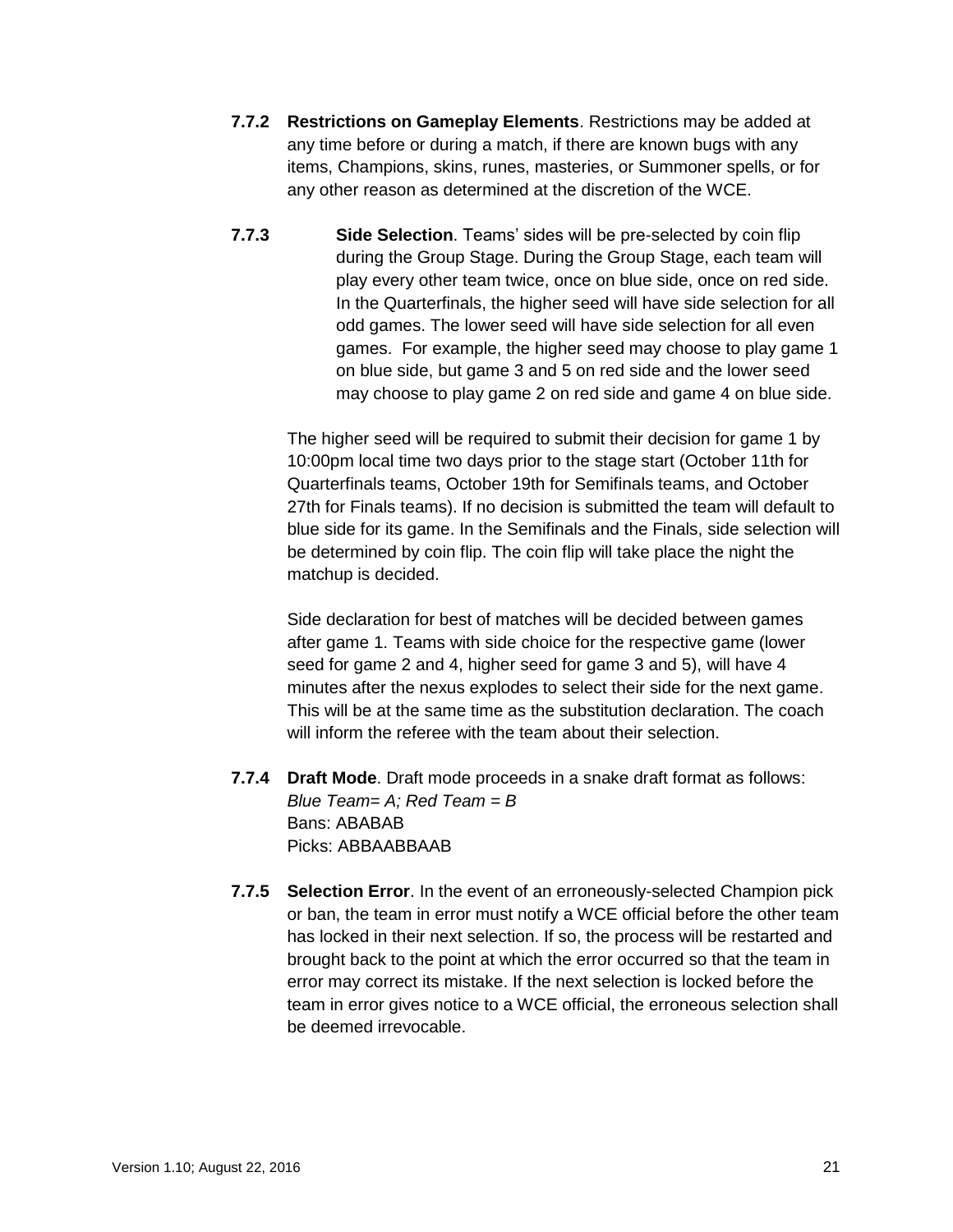- **7.7.6 Trading Champions**. Teams must complete all champion trades before the 20-second mark during the Trading Phase, or will be subject to a penalty in future games.
- **7.7.7 Game Start After Pick/Ban**. A game will start immediately after the pick/ban process is complete, unless otherwise stated by a WCE official. At this point, WCE officials will remove any printed materials from the Match Area, including any notes written by Team Members. Players are not allowed to quit a game during the time between the completion of picks/bans and game launch, also known as "Free Time."
- **7.7.8 Controlled Game Start**. In the event of an error in game start or a decision by WCE officials to separate the pick/ban process from game start, a WCE official may start the game in a controlled manner using Blind Pick. All players will select Champions in accordance with the previous valid completed pick/ban process.

(See Setup screen on next page)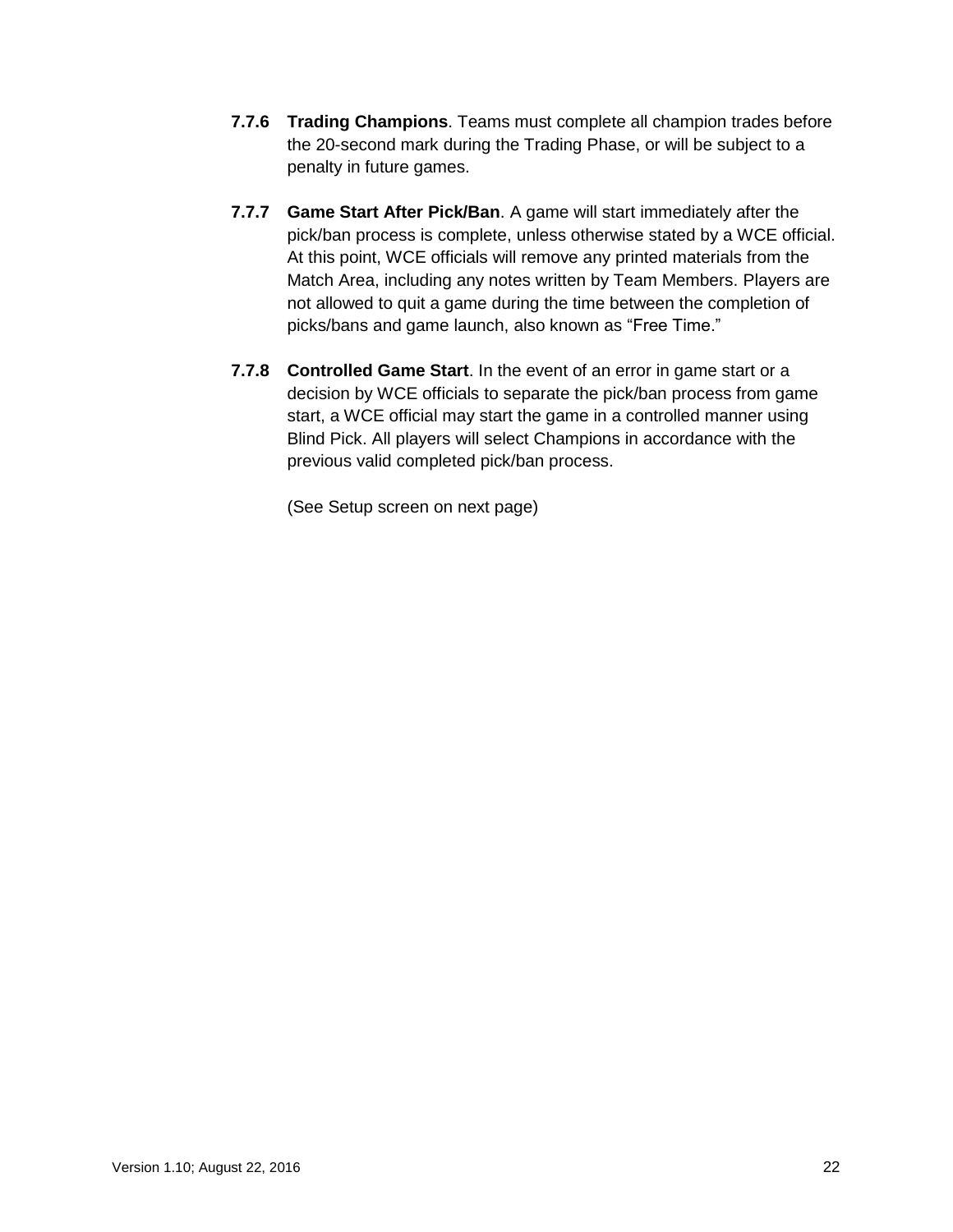# Choose Your Map Summoner's Rift The Twisted Treeline The Proving Grounds The Crystal Scar Game Options: Allow Spectators: Lobby Only 5  $\pmb{\mathrm{v}}$ Team Size: Game Type: **Blind Pick** ¥ Regional Quarterfinal A Name: Password (Optional): ≙ Quit **Create Game**

**7.7.9 Slow Client Load**. If a Bugsplat, disconnect, or any other failure occurs which interrupts the loading process and prevents a player from joining a game upon game start, the game must be immediately paused until all ten players are connected to the game.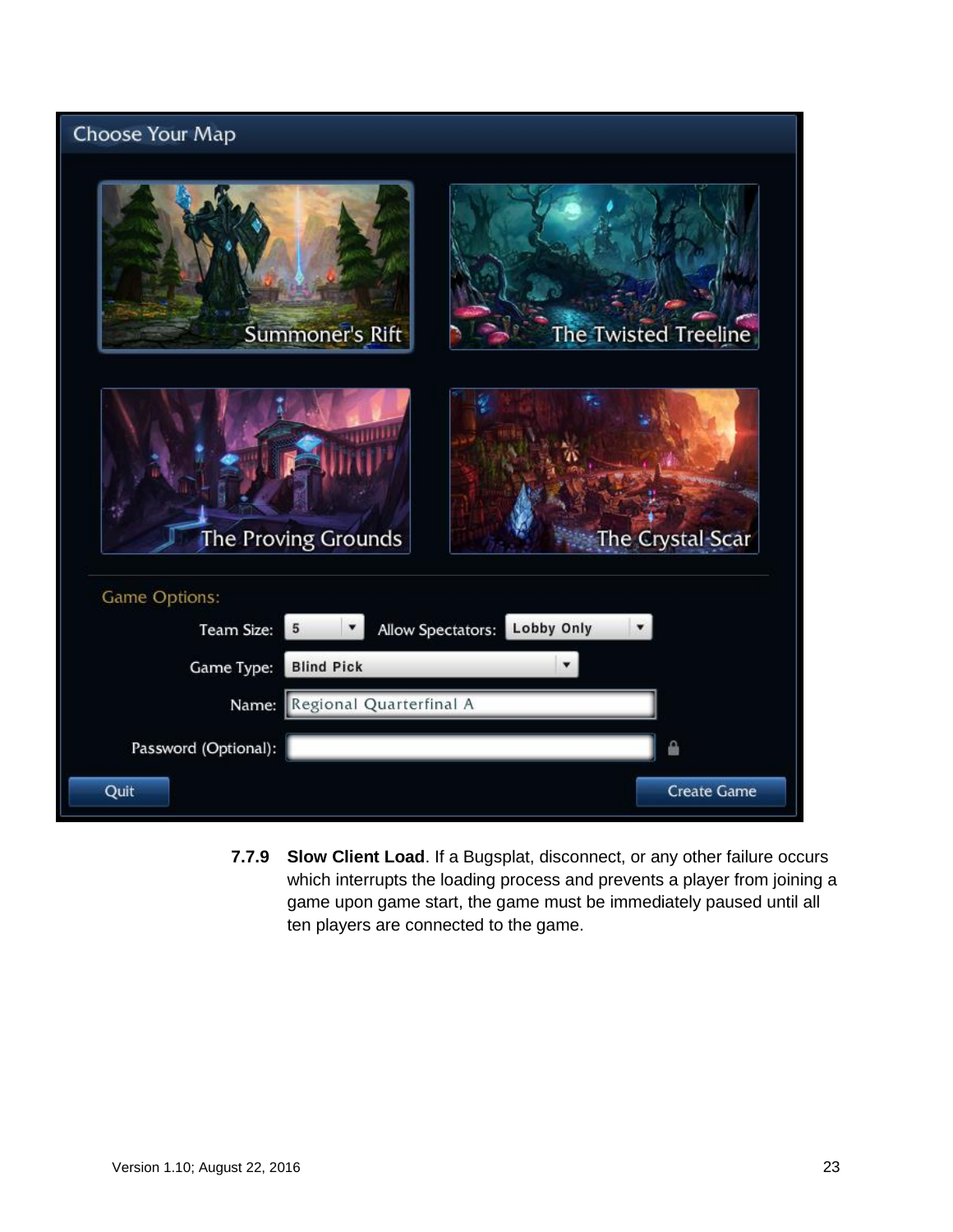# <span id="page-23-1"></span><span id="page-23-0"></span>**8. Game Rules**

## **8.1 Definition of Terms**

- **8.1.1 Unintentional Disconnection**. A player losing connection to the game due to problems or issues with the game client, platform, network, or PC.
- **8.1.2 Intentional Disconnection**. A player losing connection to the game due to player's actions (*i.e.* quitting the game). Any actions of a player which lead to a disconnection shall be deemed intentional, regardless of the actual intent of the player.
- **8.1.3 Server Crash**. All players losing connection to a game due to an issue with a game server, Tournament Realm platform, or venue internet instability.

### <span id="page-23-2"></span>**8.2 Game of Record**

A game of record (**"GOR"**) refers to a game where all ten players have loaded and which has progressed to a point of meaningful interaction between opposing teams. Once a game attains GOR status, the period ends in which incidental restarts may be permitted and a game will be considered as "official" from that point onward. After the establishment of GOR, game restarts will be allowed only under limited conditions (see Section 8.4). Examples of conditions which establish GOR:

- **8.2.1** Any attack or ability is landed on minions, jungle creeps, structures, or enemy Champions.
- **8.2.2** Line-of-sight is established between players on opposing teams.
- **8.2.3** Setting foot, establishing vision or targeting skillshot ability in opponent's jungle by either team, which includes either leaving the river or entering brush connected to enemy jungle.
- **8.2.4** Game timer reaches two minutes (00:02:00).

### <span id="page-23-3"></span>**8.3 Stoppage of Play**

If a player intentionally disconnects without notifying a WCE official or pausing, a WCE official is not required to enforce a stoppage. During any pause or stoppage, players may not leave the match area unless authorized by a WCE official.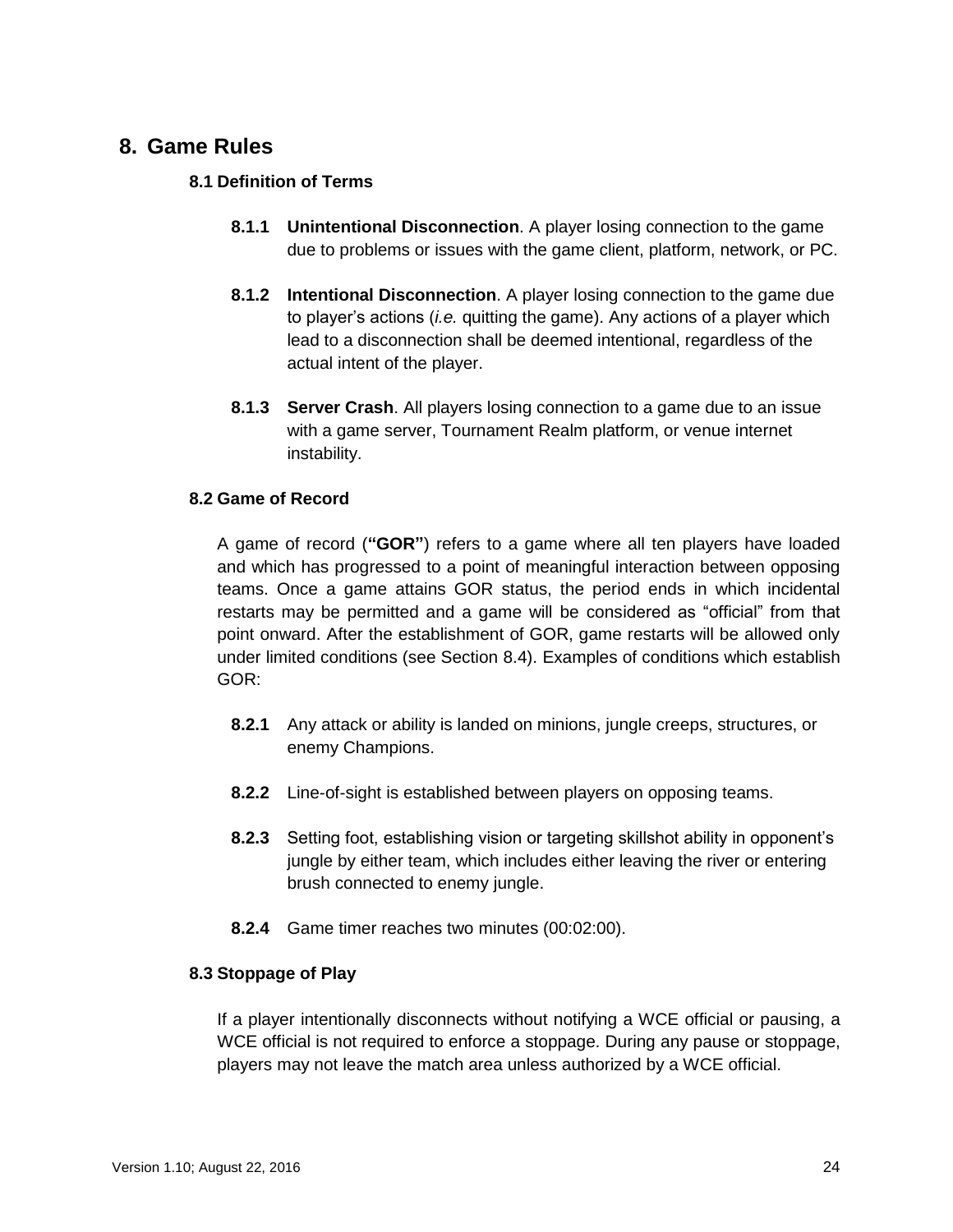- **8.3.1 Directed Pause**. WCE officials may order the pause of a match or execute a pause command on any player station at the sole discretion of the WCE officials, at any time.
- **8.3.2 Player Pause**. Players may only pause a match immediately following any of the events described below, but must signal a WCE official immediately after the pause and identify the reason. Acceptable reasons include:
	- **8.3.2.1** An Unintentional Disconnection
	- **8.3.2.2** A hardware or software malfunction (*e.g.* monitor power or peripheral disability or game glitch)
	- **8.3.2.3** Physical interference with a player (*e.g.,* fan gank or broken chair)

Player illness, injury, or disability is not an acceptable reason for a player pause. In such a situation, the team must alert a WCE official, who may in his/her sole discretion, grant a pause in order to evaluate the identified player to determine whether player is ready, willing, and able to continue playing within a reasonable period of time, as determined by the WCE official, but not to exceed a few minutes. If the WCE official determines that the identified player is not able to continue playing within such reasonable period of time, then the identified player's team shall forfeit the game unless a WCE official, in his/her discretion, determines that the game is subject to an Awarded Game Victory (see Section 8.5).

- **8.3.3 Resuming the Game**. Players are not permitted to restart the game after a pause. After clearance from a WCE official is issued and all players are notified and ready at their stations, which will be contingent on the team captain confirming through in-game chat that both teams are ready to resume play, the in-client spectators consisting of the head referee or live production will unpause the game.
- **8.3.4 Unauthorized Pause**. If a player pauses or unpauses a game without permission from a WCE official, it will be considered unfair play and penalties will be applied at the discretion of WCE officials.
- **8.3.5 Player Communication During Stoppage of Play**. For the fairness of all competing teams, players are not allowed to communicate, in any fashion, with each other during a game pause. For the avoidance of doubt, players may communicate to the referee, but only when directed in order to identify and remedy the cause for the stoppage. If a pause extends long enough, referees may, at their sole discretion, allow teams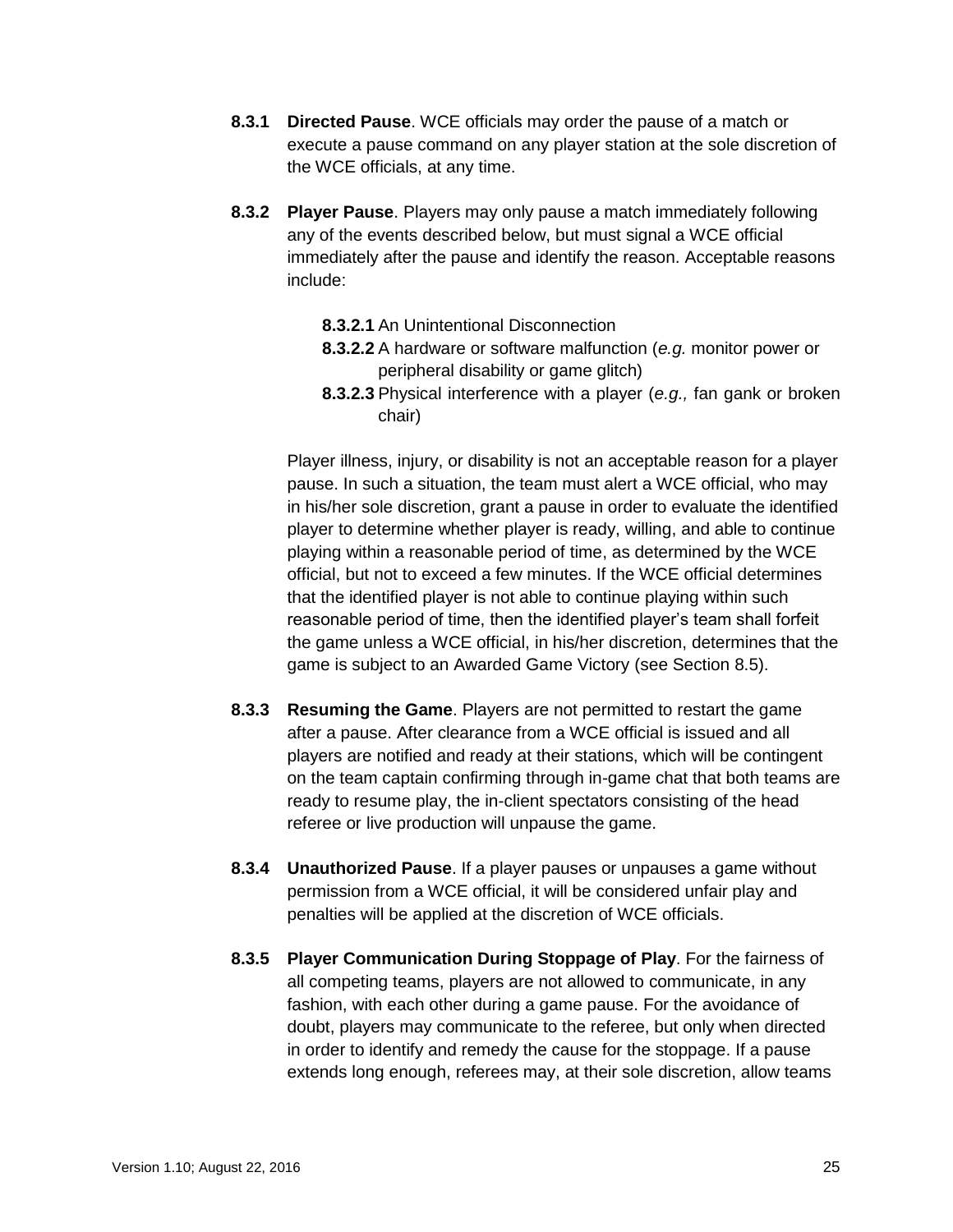to talk before the game is unpaused, in order to discuss the game conditions.

#### <span id="page-25-0"></span>**8.4 Game Restart**

The decision of which condition(s) shall justify a game restart is solely at the discretion of WCE officials. Examples are listed below for purposes of illustration only:

- **8.4.1 Restarts Before GOR**. The following are examples of situations in which a game may be restarted if GOR has not been established.
	- **8.4.1.1** If a player notices that player's rune, mastery, or GUI settings have not applied correctly due to a bug between the game lobby and match, player can pause the game to adjust these settings. If the settings cannot be correctly adjusted, then the game may be restarted.
	- **8.4.1.2** If a WCE official determines that technical difficulties will not allow for the game to resume as normal (including a team's ability to be in proper position for certain game events, such as minion spawn).
- **8.4.2 Restarts After GOR**. The following are examples of situations in which a game be restarted after GOR has been established.
	- **8.4.2.1** If a game experiences a critical bug at any point during the match which significantly alters game stats or gameplay mechanics.
	- **8.4.2.2** If a WCE official determines that there are environmental conditions which are unfair (*e.g.* excessive noise, hostile weather, unacceptable safety risks).
- **8.4.3 Restart Protocol**. If a game experiences a critical bug at any point during the match that significantly alters game stats or gameplay mechanics, or the external environmental conditions become untenable then a restart may occur.

Certain circumstances must be met before a restart may occur. WCE officials must determine that the bug is critical and verifiable. For the bug to be considered critical, the bug must damage a player's ability to compete in the game situation. The determination of whether the bug has damaged a player's ability to compete is up to the sole discretion of the WCE officials. In order for a bug to be considered verifiable, the bug must be conclusively present and not attributable to player error. The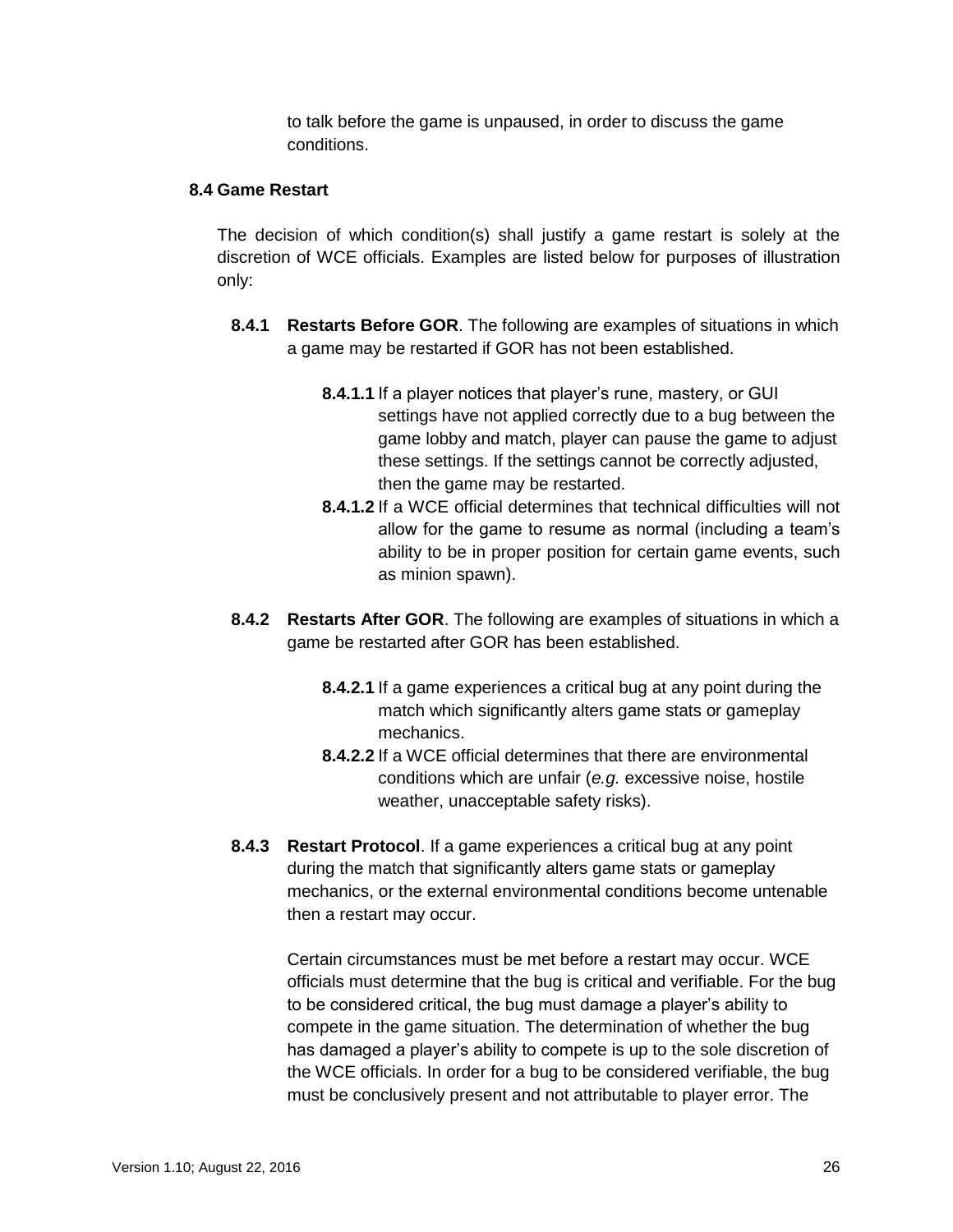spectator must then be able to replay the instance in question and verify the bug.

If a player believes s/he has experienced a critical bug, s/he must pause the game and alert a referee in a timely fashion. If it is believed that a player is attempting to delay reporting of a bug to wait for a possible restart at a more advantageous time, then a restart will no longer be granted.

If WCE officials determine that the bug is critical and verifiable and that the player followed the pause protocol, then the disadvantaged team will be presented with the option for a restart. If the team accepts, the game will immediately be restarted as per the rules established in Section 8.4. An exception to Rule 8.4 is if the restart occurred due to a champion bug, then settings no longer will be retained (including picks and bans) regardless of Game of Record status and the champion may be made ineligible for at least the remainder of the day's matches unless the bug can be conclusively tied to a specific game element that can be fully removed (i.e. a skin that can be disabled).

If a team is offered a restart and declines, then the team will be ineligible to request a restart on the bug that caused the potential restart for the remainder of the match. However, WCE officials reserve the right at all times to force a game restart if the game environment reaches a level of instability that compromises the competitive integrity of the game.

- **8.4.4 Controlled Environment**. Certain conditions may be preserved in the event of a restart of a game that has not reached GOR, including, without limitation, picks/bans or Summoner spells. If, however, a match has reached GOR then WCE officials shall not retain any settings.
- **8.4.5 Player Confirmation of Settings**. Each team captain shall verify that every player on his/her team has finalized their intended game settings (including runes, masteries, controls, and GUI settings) before GOR is established. Any error in verification is not grounds for a game restart after GOR is established.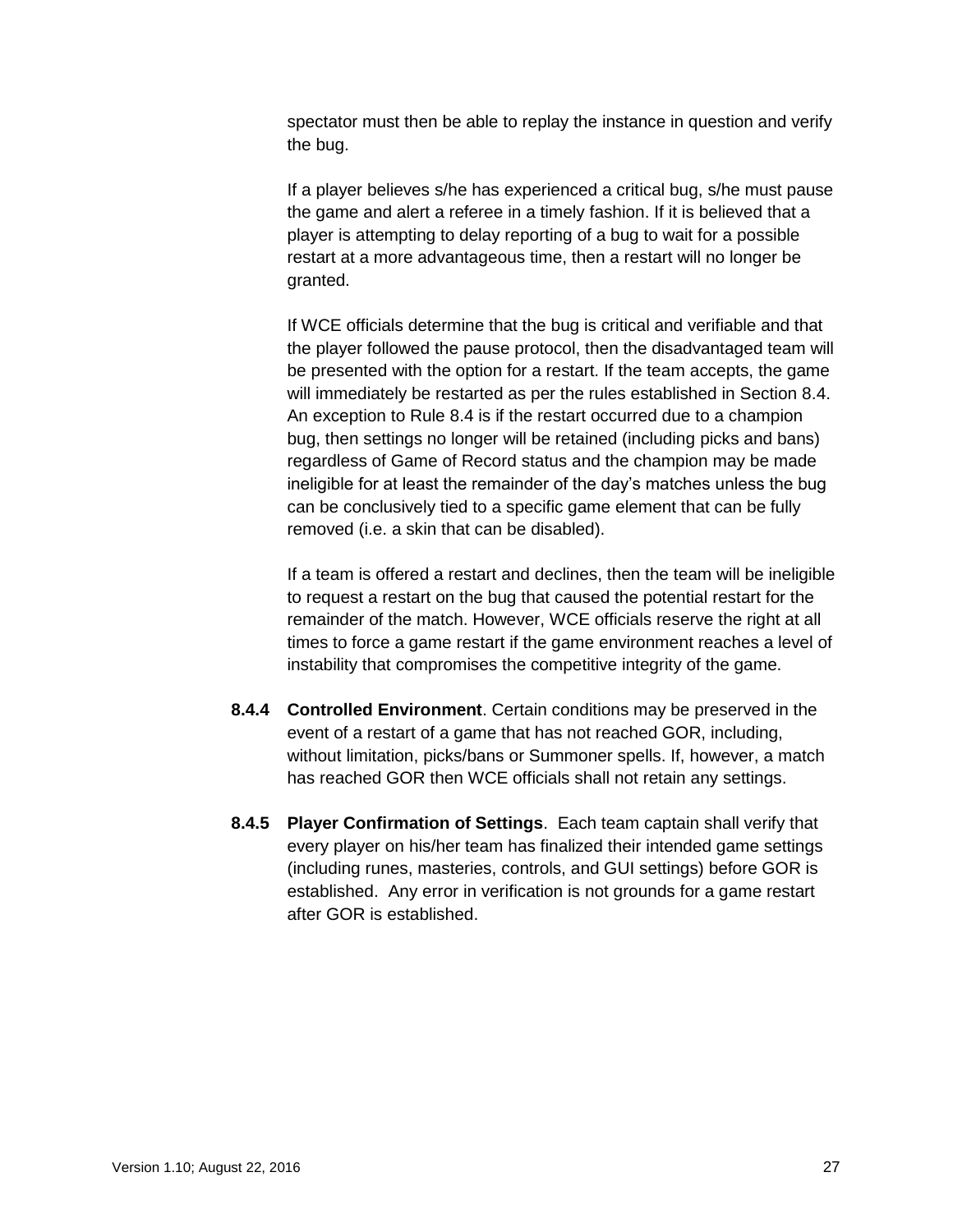#### <span id="page-27-0"></span>**8.5 Awarded Game Victory**

In the event of a technical difficulty which leads WCE officials to declare a restart, the WCE may instead award a game victory to a team. If a game has been played for more than 20 minutes on the game clock (00:20:00), WCE officials, in their sole discretion, may determine that a team cannot avoid defeat to a degree of reasonable certainty. The following criteria may be used in the determination of reasonable certainty.

- **8.5.1 Gold Differential**. The difference in gold between the teams is more than 33%.
- **8.5.2 Remaining Turret Differential**. The difference in the number of remaining turrets between the teams is more than seven (7).
- **8.5.3 Remaining Inhibitor Differential**. The difference in the number of standing inhibitors between the teams is more than two (2).

#### <span id="page-27-1"></span>**8.6 Post-Game Process**

- **8.6.1 Results**. WCE officials will confirm and record game result.
- **8.6.2 Tech Notes**. Players will identify any tech issues with WCE officials.
- **8.6.3 Break Time**. WCE officials will inform players of the remaining amount of time before the next game's pick/ban phase begins. The standard time for transition in between games is 12 minutes from nexus explosion until players are required in their seats. The exact time will be told to the coach and/or players by the referees. Pick/ban phase will commence as soon as all players are in their seats. If all the players are not in their seats, ready for champion select at the time designated to them by the referees, the team can be penalized for delay of game.
- **8.6.4 Results of Forfeiture**. Matches won by forfeit will be reported by the minimum score it would take for one team to win the match (*e.g.* 1-0 for best-of-1 matches, 2-0 for best-of-three matches, 3-0 for best-of-five matches). No other statistics will be recorded for forfeited matches.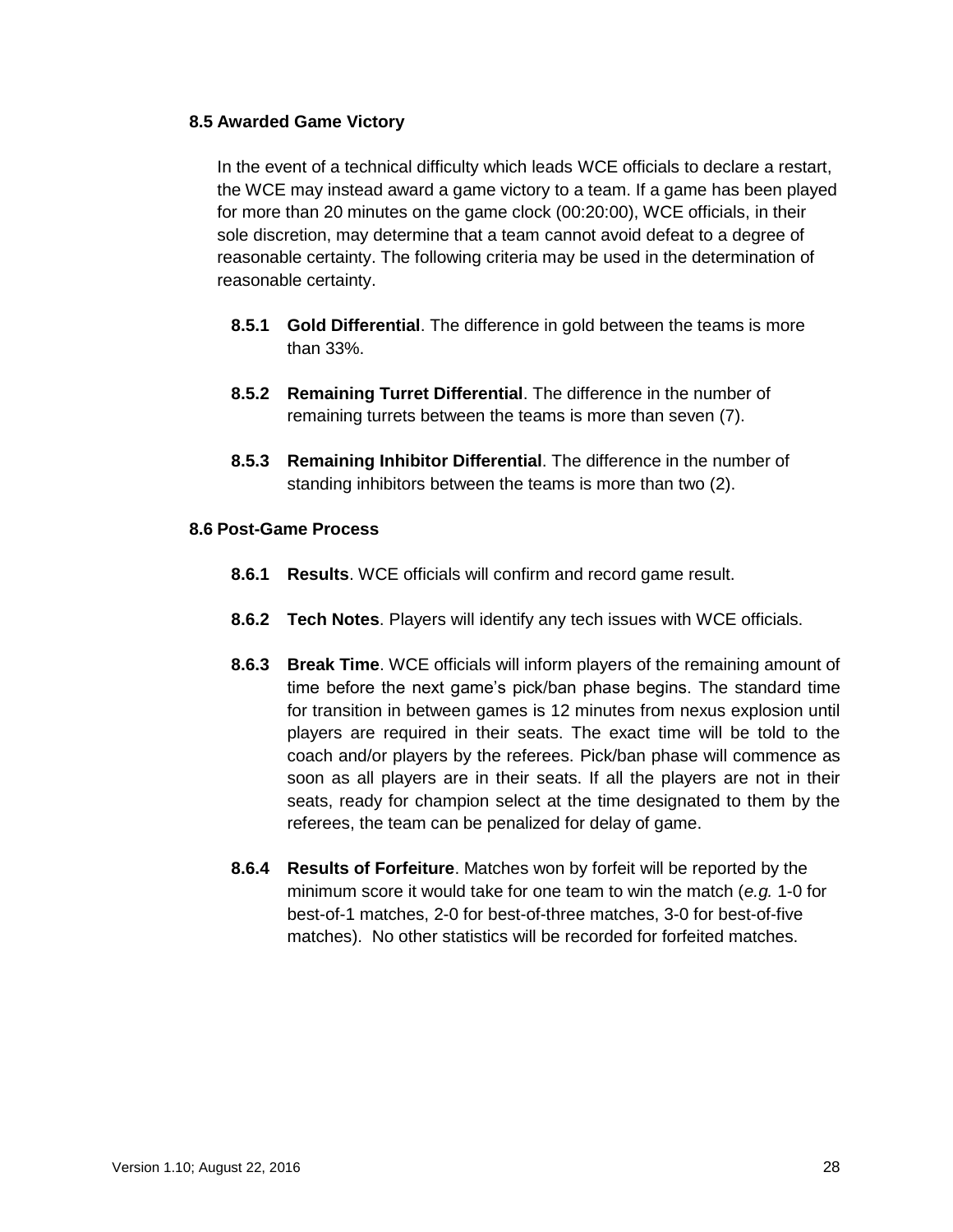## <span id="page-28-0"></span>**8.7 Post-Match Process**

- **8.7.1 Results**. WCE officials will confirm and record the match result.
- **8.7.2 Next Match**. Players will be informed of their current standing in the competition, including their next scheduled match.
- **8.7.3 Post-Match Obligations**. Players will be informed of any post-match obligations, including, but not limited to, media appearances, interviews, or further discussion of any match matters.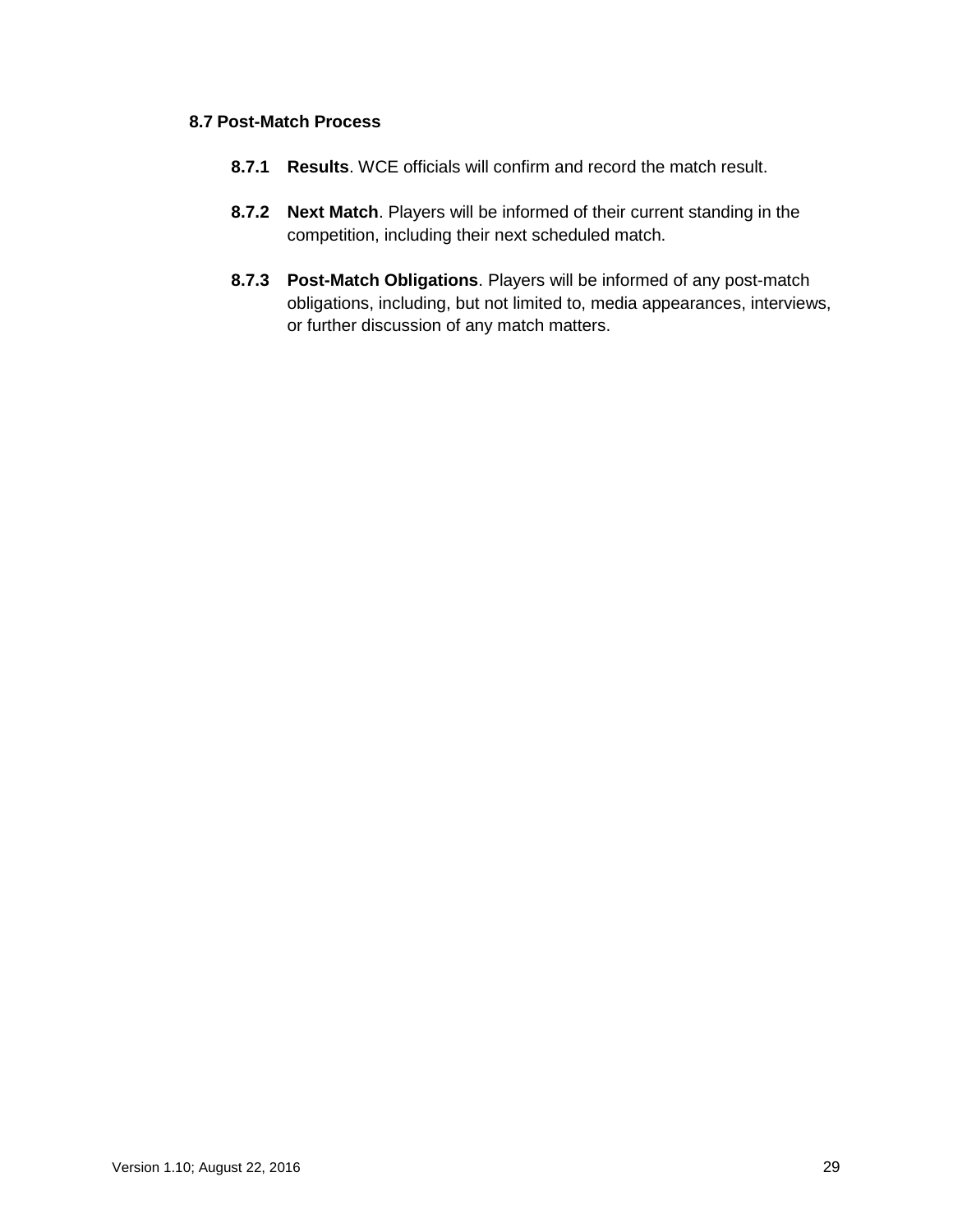# <span id="page-29-0"></span>**9. Player Conduct**

#### <span id="page-29-1"></span>**9.1 Competition Conduct**

- **9.1.1 Unfair Play**. The following actions will be considered unfair play and will be subject to penalties at the discretion of WCE officials.
	- **9.1.1.1 Collusion.** Collusion is defined as any agreement among two (2) or more players, coaches, teams, and/or confederates to disadvantage opposing players. Collusion includes, but is not limited to, acts such as:
		- **9.1.1.1.1.1.1.1.** Soft play, which is defined as any agreement among two (2) or more players to not damage, impede or otherwise play to a reasonable standard of competition in a game.
		- **9.1.1.1.2** Pre-arranging to split prize money and/or any other form of compensation.
		- **9.1.1.1.3** Sending or receiving signals, electronic or otherwise, from a confederate to/from a player.
		- **9.1.1.1.4** Deliberately losing a game for compensation, or for any other reason, or attempting to induce another player to do so.
	- **9.1.1.2 Competitive Integrity.** Teams are expected to play at their best at all times within any WCE game, and to avoid any behavior inconsistent with the principles of good sportsmanship, honesty, or fair play. For the purpose of clarification, team composition and the pick/ban phase will not be considered when determining whether this rule has been violated.
	- **9.1.1.3 Hacking.** Hacking is defined as any modification of the League of Legends game client by any player, team or person acting on behalf of a player or a team.
	- **9.1.1.4 Exploiting.** Exploiting is defined as intentionally using any in-game bug to seek an advantage. Exploiting includes, but is not limited to, acts such as: glitches in buying items, glitches in neutral minion interactions, glitches in Champion ability performance, or any other game function that, in the sole determination of WCE officials, is not functioning as intended.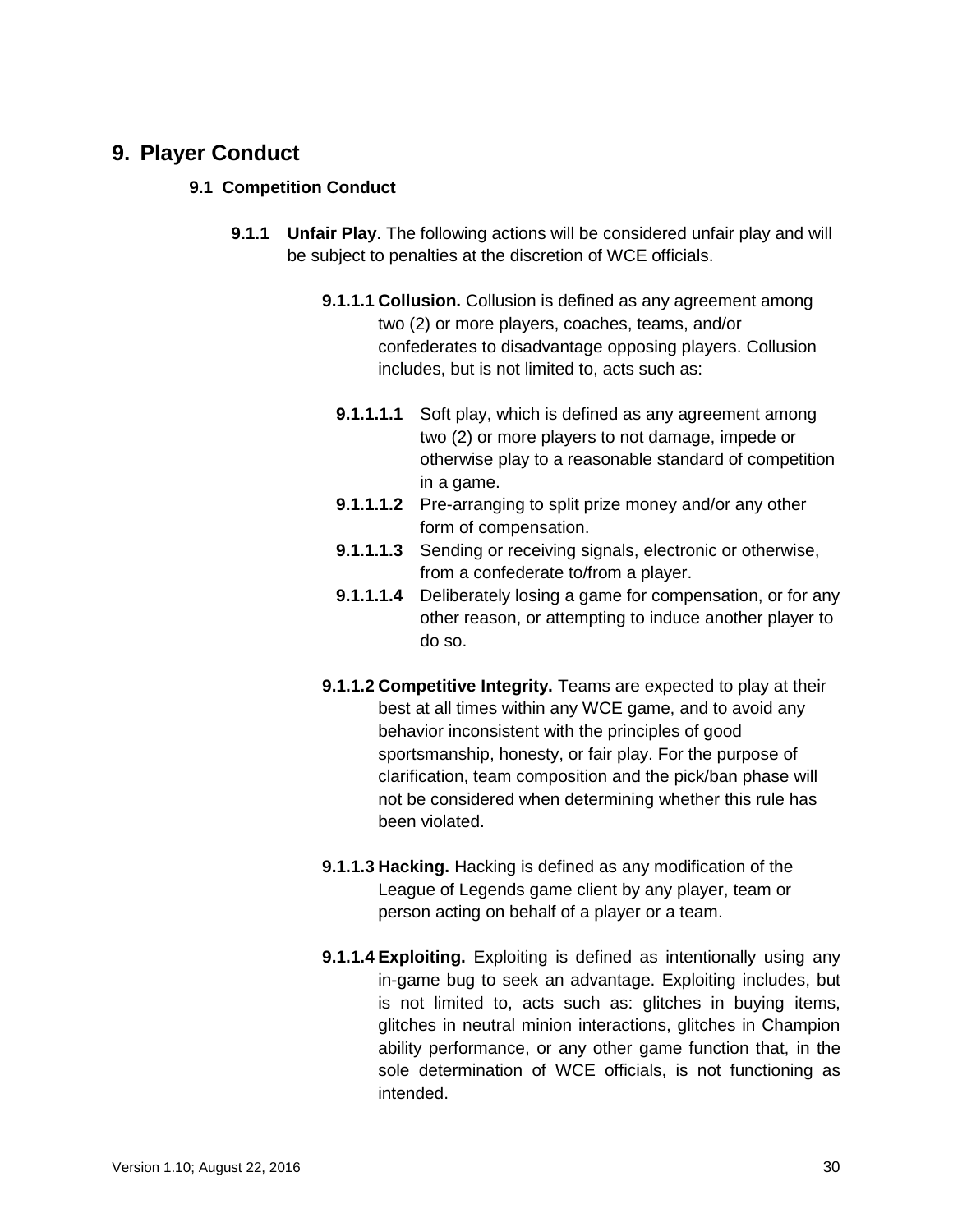- **9.1.1.5 Spectator Monitors.** Looking at or attempting to look at spectator monitors.
- **9.1.1.6 Ringing.** Playing under another player's account or soliciting, inducing, encouraging or directing someone else to play under another player's account.
- **9.1.1.7 Cheating Device.** The use of any kind of cheating device and/or cheat program.
- **9.1.1.8 Intentional Disconnection.** An intentional disconnection without a proper and explicitly-stated reason.
- **9.1.1.9 WCE Discretion.** Any other further act, failure to act, or behavior which, in the sole judgment of WCE officials, violates these Rules and/or the standards of integrity established by the WCE for competitive game play.
- **9.1.2 Profanity and Hate Speech**. A Team Member may not use language that is obscene, foul, vulgar, insulting, threatening, abusive, libelous, slanderous, defamatory or otherwise offensive or objectionable; or promote or incite hatred or discriminatory conduct, in or near the match area, at any time. A Team Member may not use any facilities, services or equipment provided or made available by WCE or its contractors to post, transmit, disseminate or otherwise make available any such prohibited communications. A Team Member may not use this type of language on social media or during any public facing events such as streaming.
- **9.1.3 Disruptive Behavior / Insults**. A Team Member may not take any action or perform any gesture directed at an opposing Team Member, fan, or official, or incite any other individual(s) to do the same, which is insulting, mocking, disruptive, or antagonistic.
- **9.1.4 Abusive Behavior**. Abuse of WCE officials, opposing Team Members, or audience members will not be tolerated. Repeated etiquette violations, including but not limited to touching another player's computer, body or property will result in penalties. Team Members and their guests (if any) must treat all individuals attending a match with respect.
- **9.1.5 Studio Interference**. No Team Member may touch or otherwise interfere with lights, cameras or other studio equipment. Team Members may not stand on chairs, tables or other studio equipment. Team Members must follow all instructions of WCE studio personnel.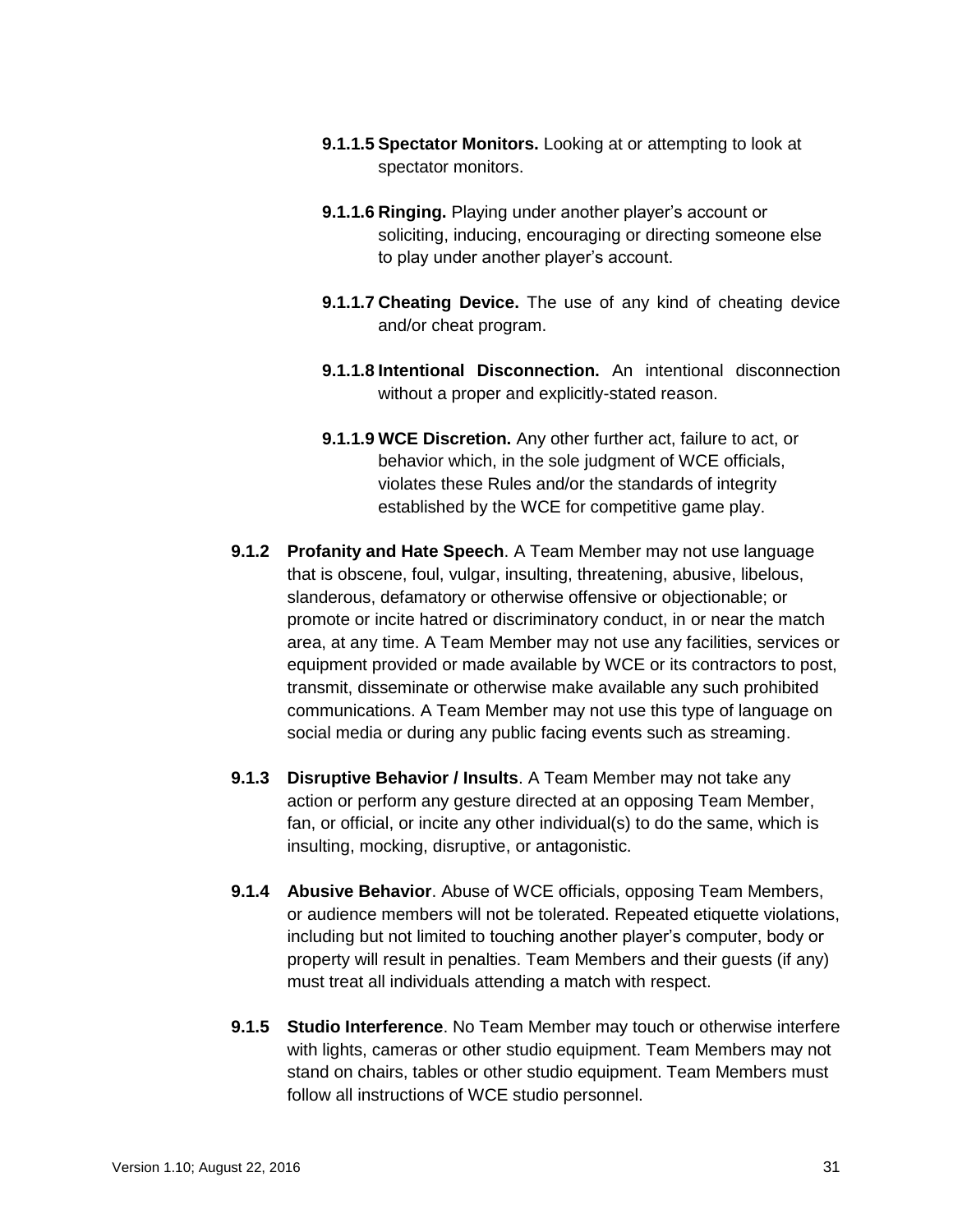- **9.1.6 Unauthorized Communications**. All mobile phones, tablets and other voice-enabled and/or "ringing" electronic devices must be removed from the play area before the game. Players may not text/email or use social media while in the match area. During the match, communication by a Starter shall be limited to the players on Starter's team.
- **9.1.7 Apparel**. Team Members may wear apparel with multiple logos, patches or promotional language. WCE reserves the right at all times to impose a ban on objectionable or offensive apparel:
	- **9.1.7.1** Containing any false, unsubstantiated, or unwarranted claims for any product or service, or testimonials, that WCE, in its sole and absolute discretion, considers unethical.
	- **9.1.7.2** Advertising any non-"over the counter" drug, tobacco product, firearm, handgun or ammunition.
	- **9.1.7.3** Containing any material constituting or relating to any activities which are illegal in any WCE region, including but not limited to, a lottery or an enterprise, service or product that abets, assists or promotes gambling.
	- **9.1.7.4** Containing any material that is defamatory, obscene, profane, vulgar, repulsive or offensive, or that describes or depicts any internal bodily functions or symptomatic results of internal conditions, or refers to matters which are not considered socially acceptable topics.
	- **9.1.7.5** Advertising any pornographic website or pornographic products.
	- **9.1.7.6** Containing any trademark, copyrighted material or other element of intellectual property that is used without the owner's consent or that may give rise to, or subject WCE or its affiliates to, any claim of infringement, misappropriation, or other form of unfair competition.
	- **9.1.7.7** Disparaging or libeling any opposing team or player or any other person, entity or product.
	- **9.1.7.8** The WCE reserves the right to refuse entry or continued participation in the match to any Team Member who does not comply with the aforementioned apparel rules.
- **9.1.8 Identity**. A player may not cover his or her face or attempt to conceal his or her identity from WCE officials. WCE officials must be able to distinguish the identity of each player at all times and may instruct players to remove any material that inhibits the identification of players or is a distraction to other players or WCE officials. For this reason, as well as those listed in Section 4.7, hats are not allowed.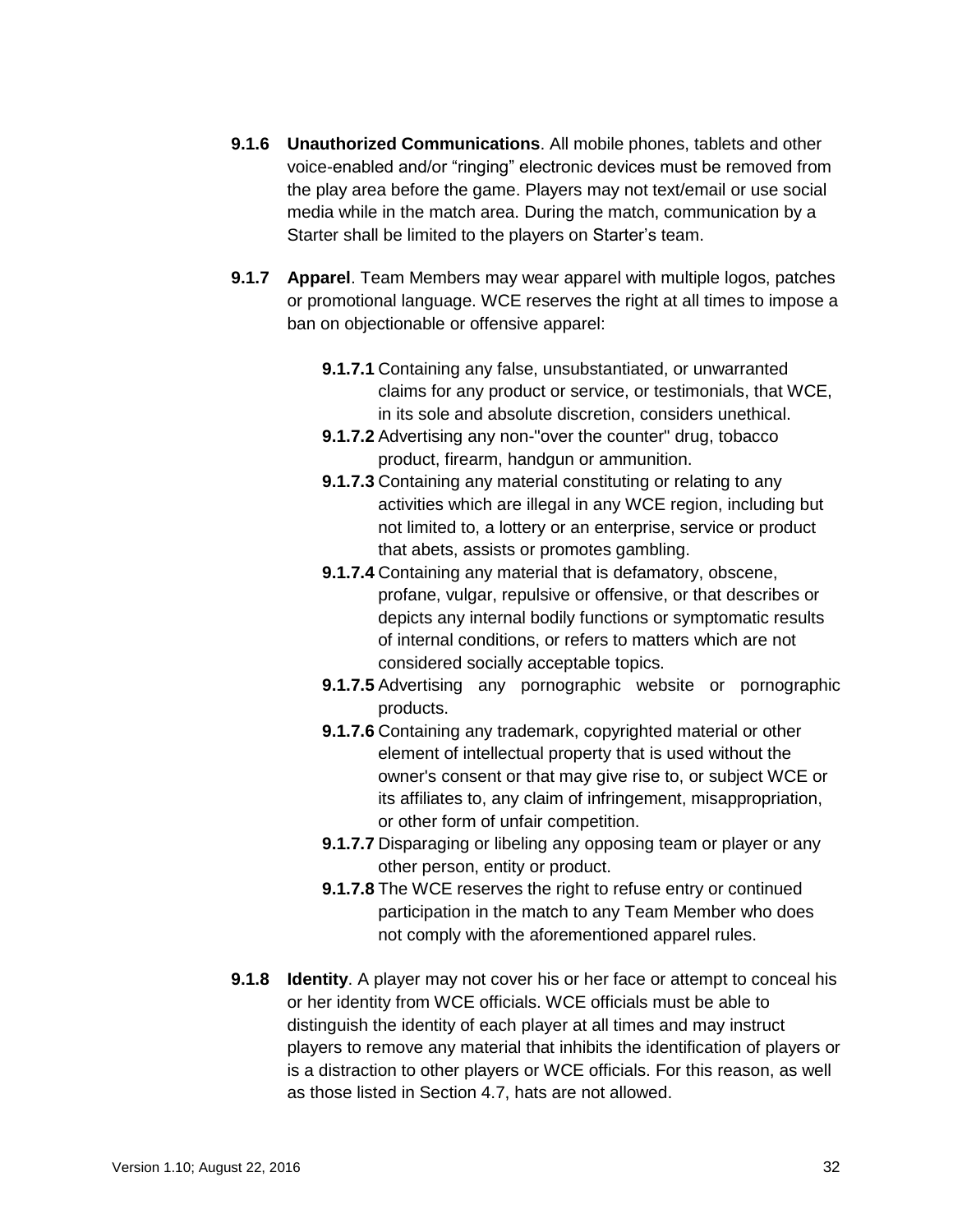## <span id="page-32-0"></span>**9.2 Unprofessional Behavior**

- **9.2.1 Responsibility Under Code**. Unless expressly stated otherwise, offenses and infringements of these Rules are punishable, whether or not they were committed intentionally. Attempts to commit such offenses or infringements are also punishable.
- **9.2.2 Harassment**. Harassment is forbidden. Harassment is defined as systematic, hostile and repeated acts taking place over a considerable period of time, or a singular egregious instance, which is/are intended to isolate or ostracize a person and/or affect the dignity of the person.
- **9.2.3 Sexual Harassment**. Sexual harassment is forbidden. Sexual harassment is defined as unwelcome sexual advances. The assessment is based on whether a reasonable person would regard the conduct as undesirable or offensive. There is zero tolerance for any sexual threats/coercion or the promise of advantages in exchange for sexual favors.
- **9.2.4 Discrimination and Denigration**. Team Members may not offend the dignity or integrity of a country, private person or group of people through contemptuous, discriminatory or denigrating words or actions on account of race, skin color, ethnic, national or social origin, gender, language, religion, political opinion or any other opinion, financial status, birth or any other status, sexual orientation or any other reason.
- **9.2.5 Statements Regarding WCE, Riot Games, and League of Legends**. Team Members may not give, make, issue, authorize or endorse any statement or action having, or designed to have, an effect prejudicial or detrimental to the best interest of WCE, Riot Games or its affiliates, or League of Legends, as determined in the sole and absolute discretion of WCE.
- **9.2.6 Tribunal Punishment**. If a Team Member is found guilty and punished by the Riot Tribunal, WCE officials may assign an additional competition penalty at their sole discretion.
- **9.2.7 Player Behavior Investigation**. If WCE or Riot determines that a Team Member has violated the Summoner's Code, the LoL Terms of Service, or other rules of LoL, WCE officials may assign penalties at their sole discretion. If a WCE official contacts a Team Member to discuss the investigation, the Team Member is obligated to tell the truth. If a Team Member withholds information or misleads a WCE official creating an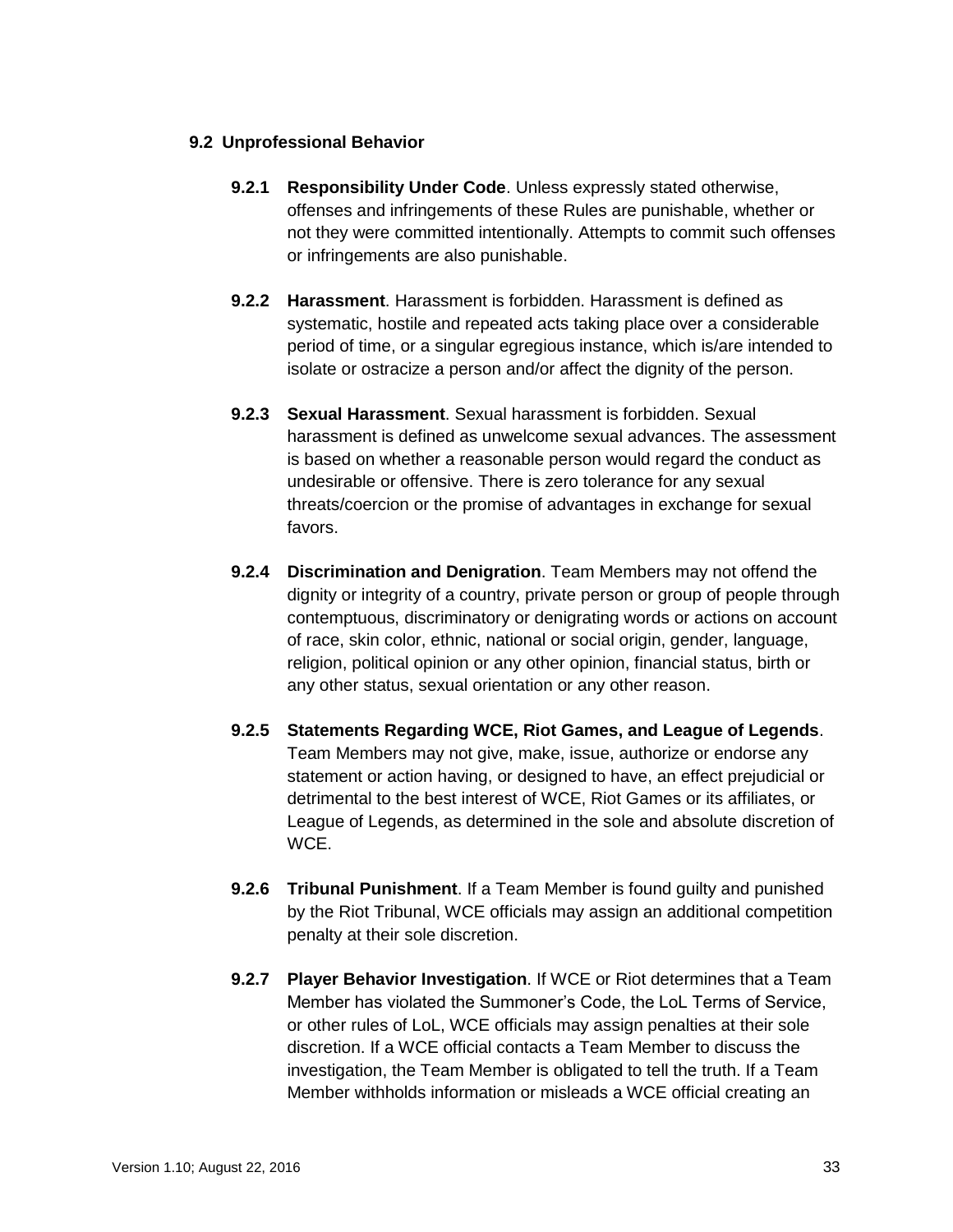obstruction of the investigation then the Team and/or Team Member is subject to punishment.

- **9.2.8 Criminal Activity**. A Team Member may not engage in any activity which is prohibited by common law, statute, or treaty and which leads to or may be reasonably deemed likely to lead to conviction in any court of competent jurisdiction.
- **9.2.9 Moral Turpitude**. A Team Member may not engage in any activity which is deemed by the WCE to be immoral, disgraceful, or contrary to conventional standards of proper ethical behavior.
- **9.2.10 Confidentiality**. A Team Member may not disclose any confidential information provided by WCE or any affiliate of Riot Games, by any method of communication, including all social media channels.
- **9.2.11 Bribery**. No Team Member may offer any gift or reward to a player, coach, manager, WCE official, Riot Games employee, or person connected with or employed by another WCE team for services promised, rendered, or to be rendered in defeating or attempting to defeat a competing team.
- **9.2.12 No Poaching or Tampering**. No Team Member or Affiliate of a team may solicit, lure, or make an offer of employment to any Team Member who is signed to any WCE team, nor encourage any such Team Member to breach or otherwise terminate a contract with said WCE team. An official coach or player may not solicit a team to violate this rule. An official coach or player may express publicly their desire to leave the team and encourage any and all interested parties to contact their management. But, to be clear, the official coach or player may not entice a team directly to reach out to their management or attempt to violate their contractual obligations. Violations of this rule shall be subject to penalties, at the discretion of WCE officials.
- **9.2.13 Gifts**. No Team Member may accept any gift, reward or compensation for services promised, rendered, or to be rendered in connection with competitive play of the game, including services related to defeating or attempting to defeat a competing team or services designed to throw or fix a match or game. The sole exception to this rule shall be in the case of performance-based compensation paid to a Team Member by a team's official sponsor or owner.
- **9.2.14 Non-Compliance**. No Team Member may refuse or fail to apply the instructions or decisions of WCE officials.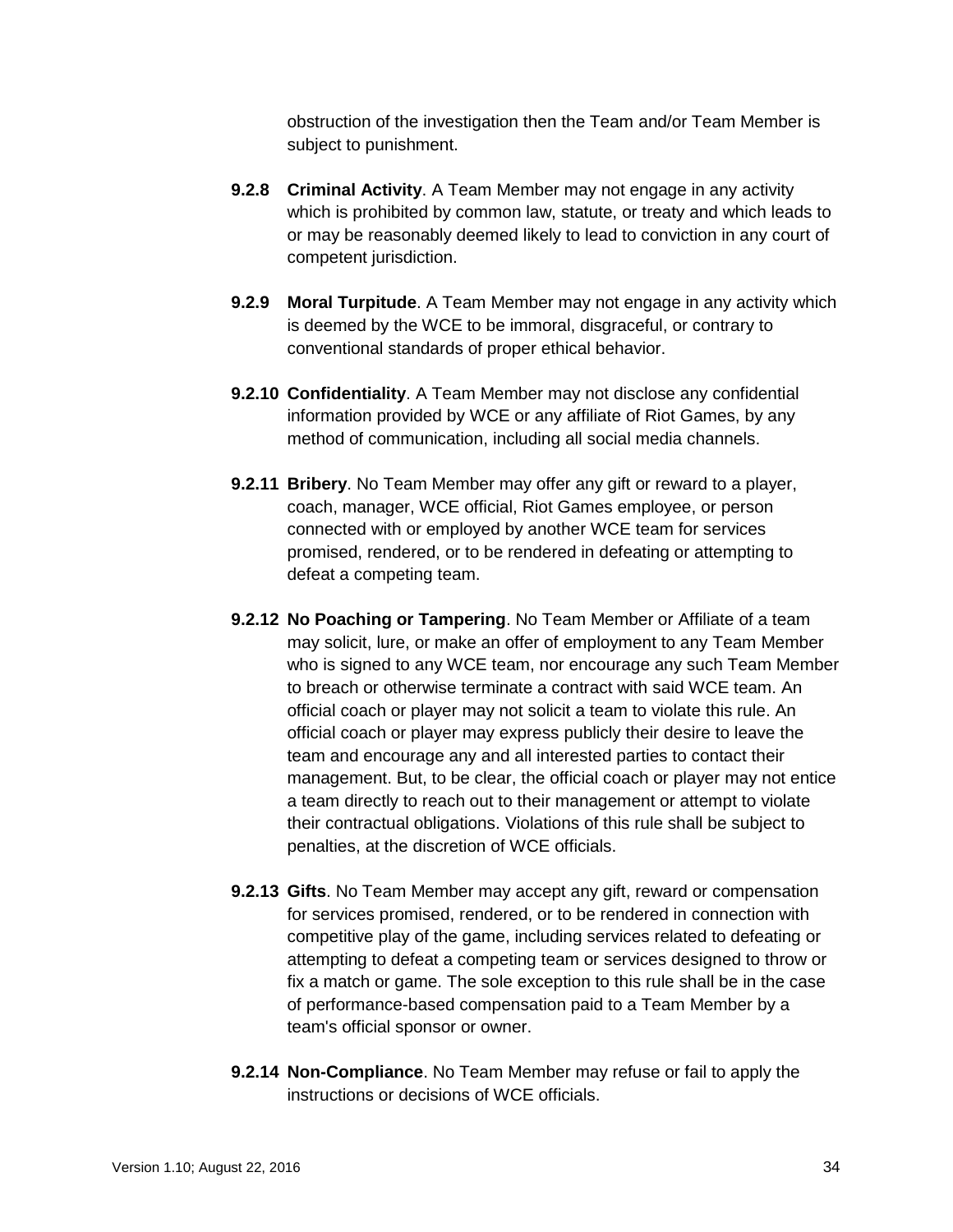- **9.2.15 Match-Fixing**. No Team Member may offer, agree, conspire, or attempt to influence the outcome of a game or match by any means that are prohibited by law or these Rules.
- **9.2.16 Document or Miscellaneous Requests**. Documentation or other reasonable items may be required at various times throughout the WCE as requested by WCE officials. If the documentation is not completed to the standards set by the WCE then a team may be subject to penalties. Penalties may be imposed if the items or documentation requested are not received and/or completed at the required time or does not meet the standards set by the WCE.

#### <span id="page-34-0"></span>**9.3 Association with Gambling**

No Team Member or WCE official may take part, either directly or indirectly, in betting or gambling on any results of any WCE game, match or tournament.

#### <span id="page-34-1"></span>**9.4 Subjection to Penalty**

Any person found to have engaged in or attempted to engage in any act that WCE believes, in its sole and absolute discretion, constitutes unfair play, will be subject to penalty. The nature and extent of the penalties imposed due to such acts shall be in the sole and absolute discretion of the WCE.

#### <span id="page-34-2"></span>**9.5 Penalties**

Upon discovery of any Team Member committing any violations of the rules listed above, the WCE may, without limitation of its authority under Section 9.4, issue the following penalties:

- **9.5.1** Verbal Warning(s)
- **9.5.2** Loss of Side Selection for Current or Future Game(s)
- **9.5.3** Loss of Ban for Current or Future Game(s)
- **9.5.4** Fine(s) and/or Prize Forfeiture(s)
- **9.5.5** Game Forfeiture(s)
- **9.5.6** Match Forfeiture(s)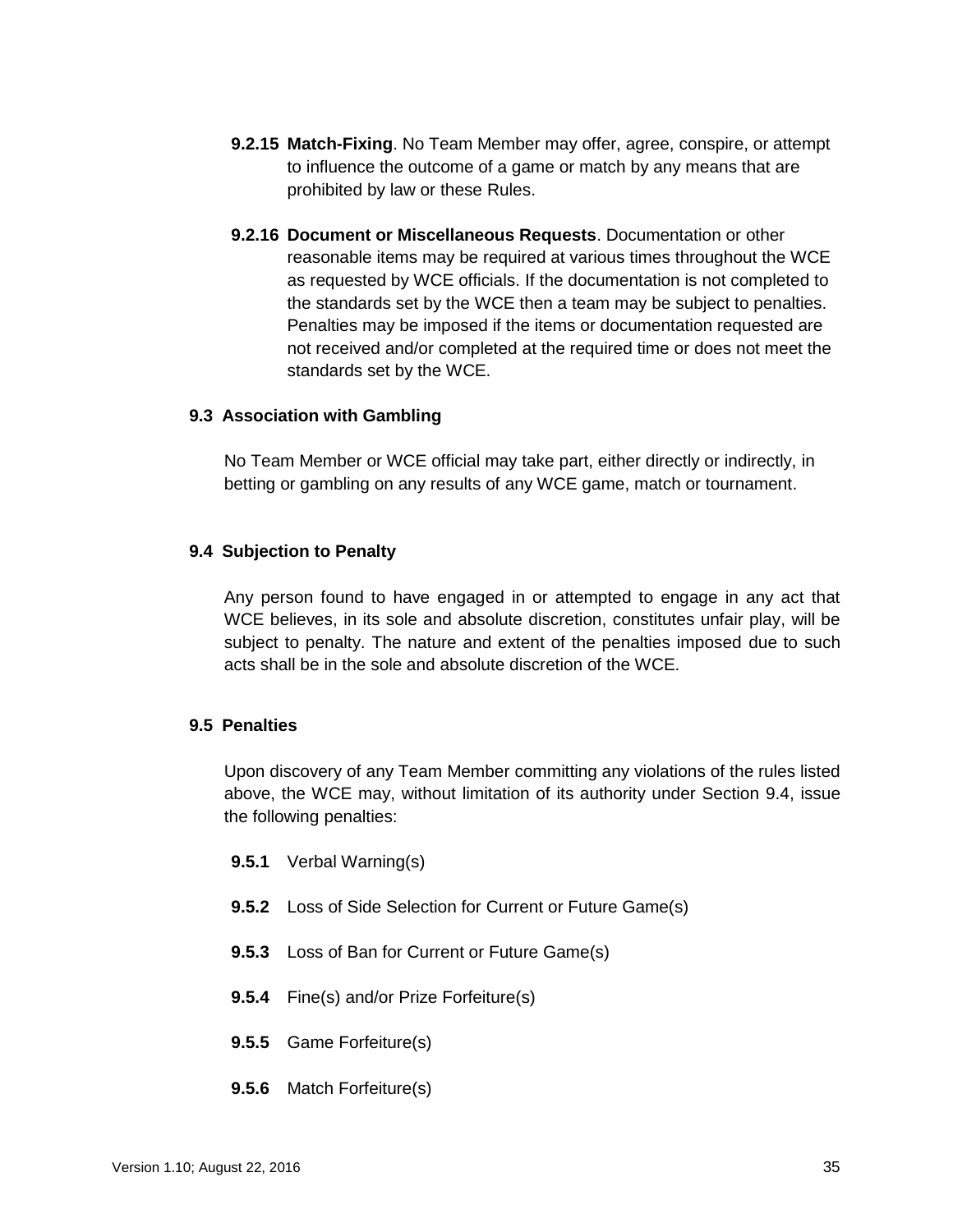### **9.5.7** Suspension(s)

#### **9.5.8** Disqualification(s)

Repeated infractions are subject to escalating penalties, up to, and including, disqualification from future participation in WCE. It should be noted that penalties may not always be imposed in a successive manner. The WCE, in its sole discretion, for example, can disqualify a player for a first offense if the action of said player is deemed egregious enough to be worthy of disqualification by WCE officials.

Penalties that state a listed amount of time for discipline will only apply to competition months. Competition months are defined as the months in which League of Legend professional competition are taking place (i.e. January through October).

Infractions will be governed by the Global Penalty Index for major infractions which can be found here:

[https://riot-web](https://riot-web-static.s3.amazonaws.com/lolesports/Rule%20Sets/Global_Penalty_Index.pdf)[static.s3.amazonaws.com/lolesports/Rule%20Sets/Global\\_Penalty\\_Index.pdf](https://riot-web-static.s3.amazonaws.com/lolesports/Rule%20Sets/Global_Penalty_Index.pdf)

#### <span id="page-35-0"></span>**9.6 Right to Publish**

WCE shall have the right to publish a declaration stating that a Team Member has been penalized. Any Team Members and/or team which may be referenced in such declaration hereby waive any right of legal action against the League of Legends Championship Series, LLC, Riot Games, Inc., and/or any of their parents, subsidiaries, affiliates, employees, agents, or contractors.